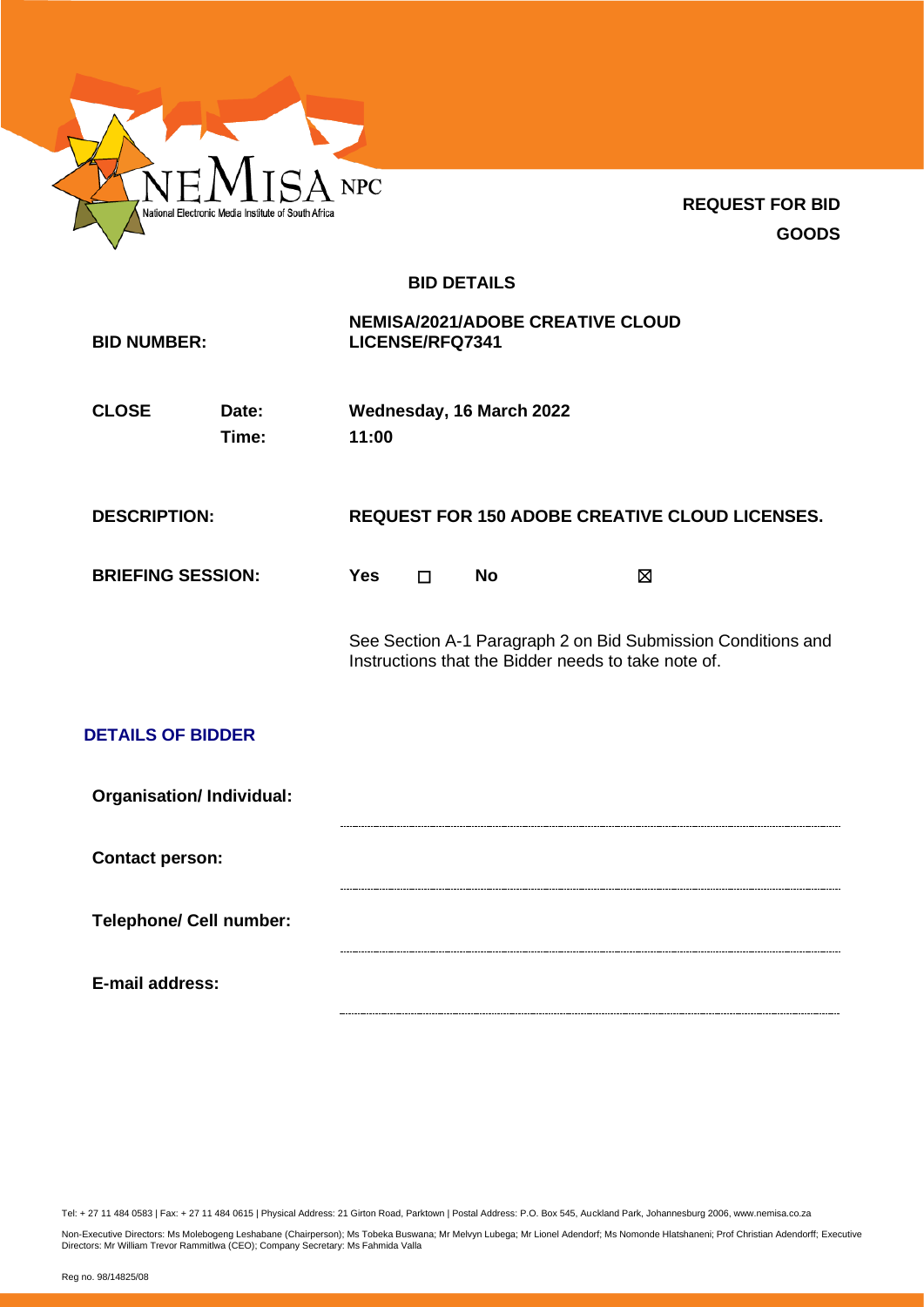Bid No:

NEMISA/2021/ADOBE CREATIVE CLOUD LICENCES/RFQ7341

Glossary

# **GLOSSARY**

| Award                | Conclusion of the procurement process and final notification to the effect to the<br>successful bidder                                                                                                                      |
|----------------------|-----------------------------------------------------------------------------------------------------------------------------------------------------------------------------------------------------------------------------|
| <b>B-BBEE</b>        | Broad-based Black Economic Empowerment in terms of the Broad-based Black<br>Economic Empowerment Act, 2003 (Act No. 53 of 2003) and the Codes of Good<br>Practice issued thereunder by the Department of Trade and Industry |
| <b>Bid</b>           | Written offer in a prescribed or stipulated form in response to an invitation by<br>NEMISA for the provision of goods, works or services                                                                                    |
| Contractor           | Organisation with whom NEMISA will conclude a contract and potential service<br>level agreement subsequent to the final award of the contract based on this<br><b>Request for Bid</b>                                       |
| dti                  | Department of Trade and Industry                                                                                                                                                                                            |
| <b>EME</b>           | Exempted Micro Enterprise in terms of the Codes of Good Practice                                                                                                                                                            |
| GCC                  | <b>General Conditions of Contract</b>                                                                                                                                                                                       |
| ΙP                   | Intellectual Property                                                                                                                                                                                                       |
| <b>NEMISA</b>        | National Electronic Media Institute of South Africa (SOC) Ltd                                                                                                                                                               |
| <b>Original Bid</b>  | Original document signed in ink, or<br>Copy of original document signed in ink, or<br>Submitted Facsimile of original document signed in ink                                                                                |
| Originally certified | To comply with the principle of originally certified, a document must be both<br>stamped and signed in original ink by a commissioner of oaths.                                                                             |
| <b>SCM</b>           | Supply Chain Management                                                                                                                                                                                                     |
| <b>SLA</b>           | Service Level Agreement                                                                                                                                                                                                     |

. . . . . . . . . . . . . . . . . .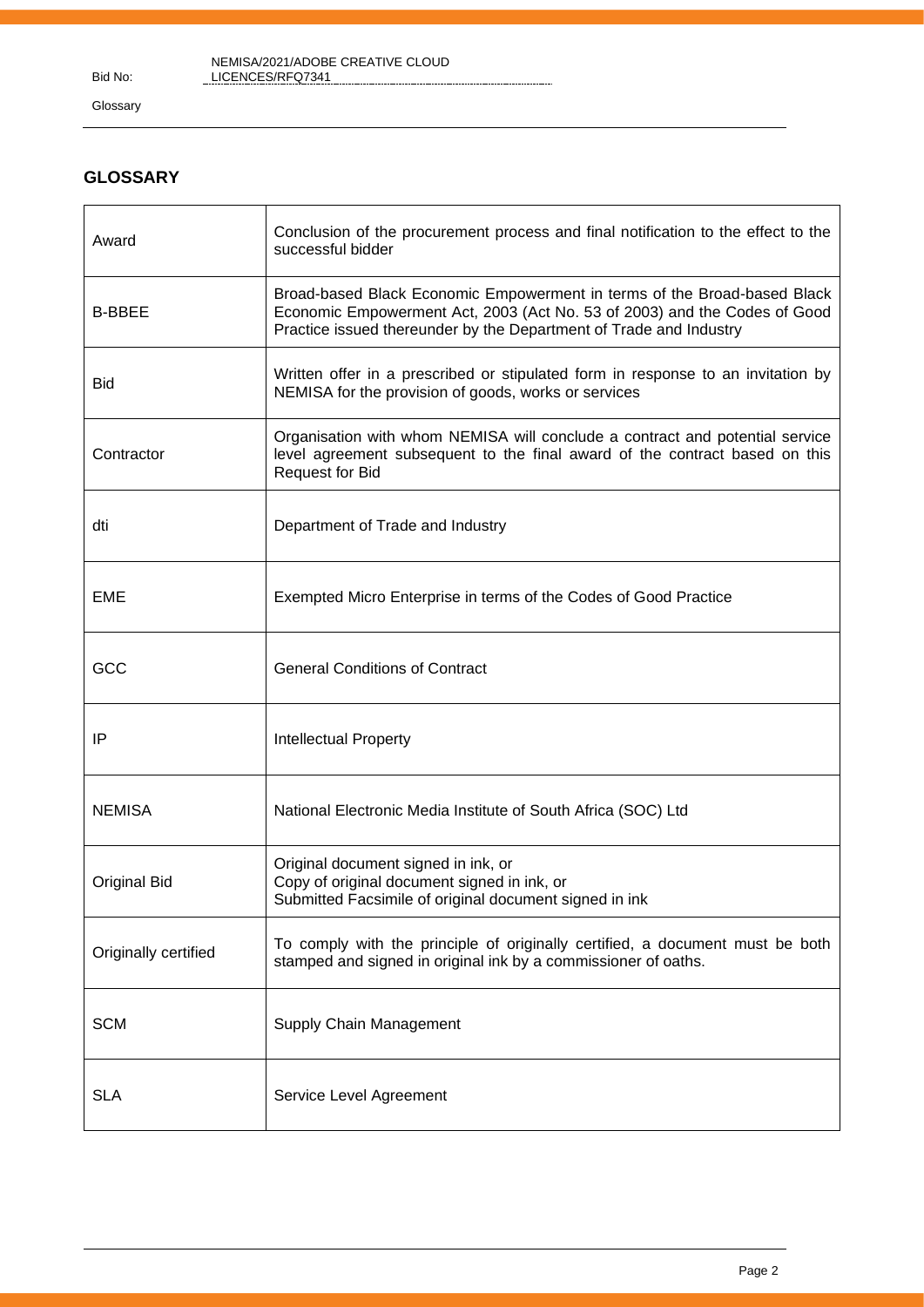Content Page

## **DOCUMENTS IN THIS BID DOCUMENT PACK**

Bidders are to ensure that they have received all pages (27) of this document, which consist of the following sections:

## **SECTION A**

**Note: Documents in this section are for information to/instruction of bidders and must not be returned with bids.**

- □ Section A 1: Bid Submission Conditions and Instructions
- □ Section A 2: Evaluation Process/Criteria
- □ Section A 3: Contract Form (Rendering of Services) (Parts 1 & 2)/Letter of Acceptance/Formal Contract (The pro forma contract is only included for Bidders to take note of the contents of the contract that will be entered into with the successful contractor)

## **SECTION B**

**Note: Documents in this section must be completed and returned or supplied with bids.**

- Section B 1: Special Conditions of Bid and Contract: Special conditions that the Bidder needs to accept
- □ Section B 2: Declaration of Interest
- □ Section B 3: Declaration of Bidder's past SCM practices
- □ Section B 4: Certificate of Independent Bid Determination
- Section B 5: Preference Points Claim Form in terms of the Preferential Procurement Regulations, 2011
- **D** Section B 6: Invitation to Bid
- **D** Section B 7: Pricing Schedule (Goods)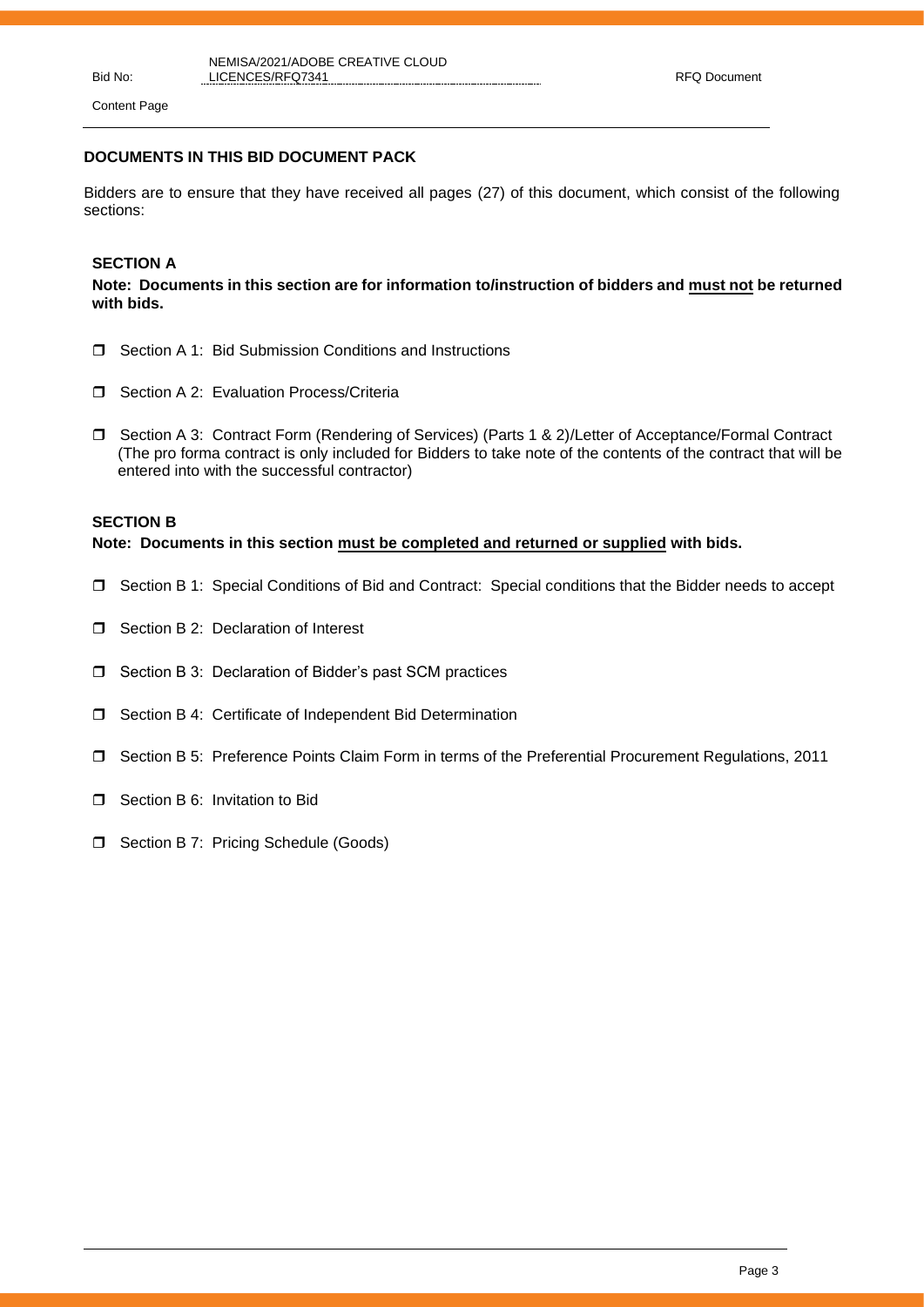# **SECTION A**

# **(This section must not be returned as part of the bid document)**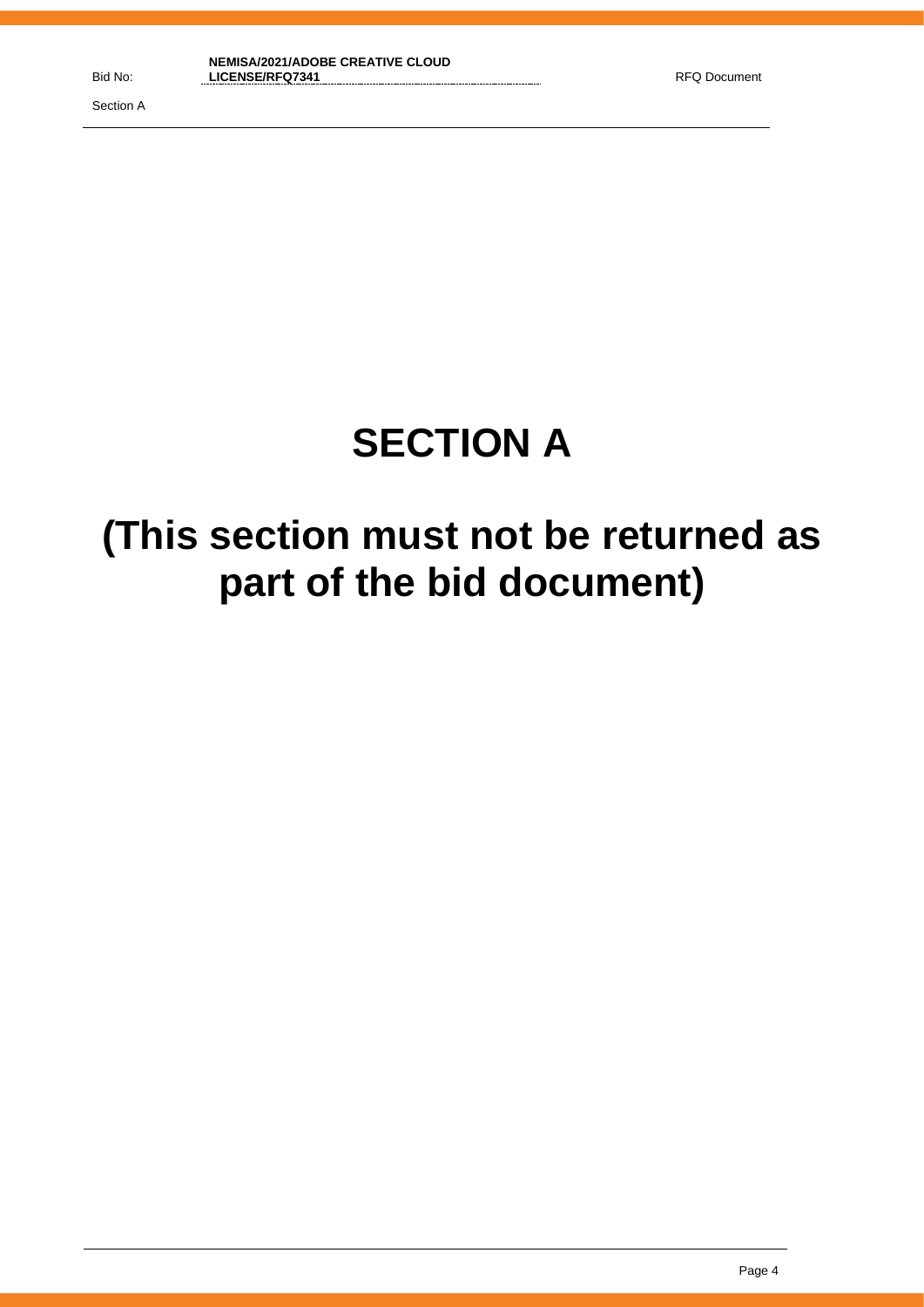Section A 1: Bid Submission Conditions and Instructions

# **BID SUBMISSION CONDITIONS AND INSTRUCTIONS**

# **CONDITIONS AND INSTRUCTIONS THAT BIDDERS NEED TO TAKE NOTE OFF.**

# **1 FRAUD AND CORRUPTION**

1.1 All providers are to take note of the implications of contravening the Prevention and Combating of Corrupt Activities Act, Act No 12 of 2004 and any other Act applicable.

# 2 **BRIEFING SESSION**

2.1 No briefing session will be held.

# **3 CLARIFICATIONS/ QUERIES**

3.1 Any clarification required by a Bidder regarding the meaning or interpretation of the Terms of Reference, or any other aspect concerning the bid, is to be requested in writing (letter, facsimile or e-mail) from SCM Manager by not later than **15 March 2022**. A reply will be forwarded within three (3) working days. Telephonic requests for clarification will not be accepted. If appropriate, the clarifying information will be made available to all Bidders by e-mail only. The bid number should be mentioned in all correspondence.

Contact details for SCM Manager: Telephone: 011 484 0583 E-Mail: [hensonm@nemisa.co.za](mailto:hensonm@nemisa.co.za)

## **4 SUBMITTING BIDS**

**\*** EMAIL TO: scm@nemisa.co.za

# **5 LATE BIDS**

- 5.1 Bids received late shall not be considered. A bid will be considered late if it arrived even one second after 11:00 or any time thereafter. The tender (bid) box shall be closed at exactly 11:00 and bids arriving late will not be considered under any circumstances. Bids received late shall be returned unopened to the bidder. Bidders are therefore strongly advised to ensure that bids be despatched allowing enough time for any unforeseen events that may delay the delivery of the bid.
- 5.2 The official Telkom time, which can be observed by dialling 1026 from any phone, will be used to verify the exact closing time.
- 5.3 Bids sent to the NEMISA via normal post or any other mechanism shall be deemed to be received at the date and time of arrival at the NEMISA premises (tender/bid box or reception). Bids received at the physical address after the closing date and time of the bid, shall therefore be deemed to be received late.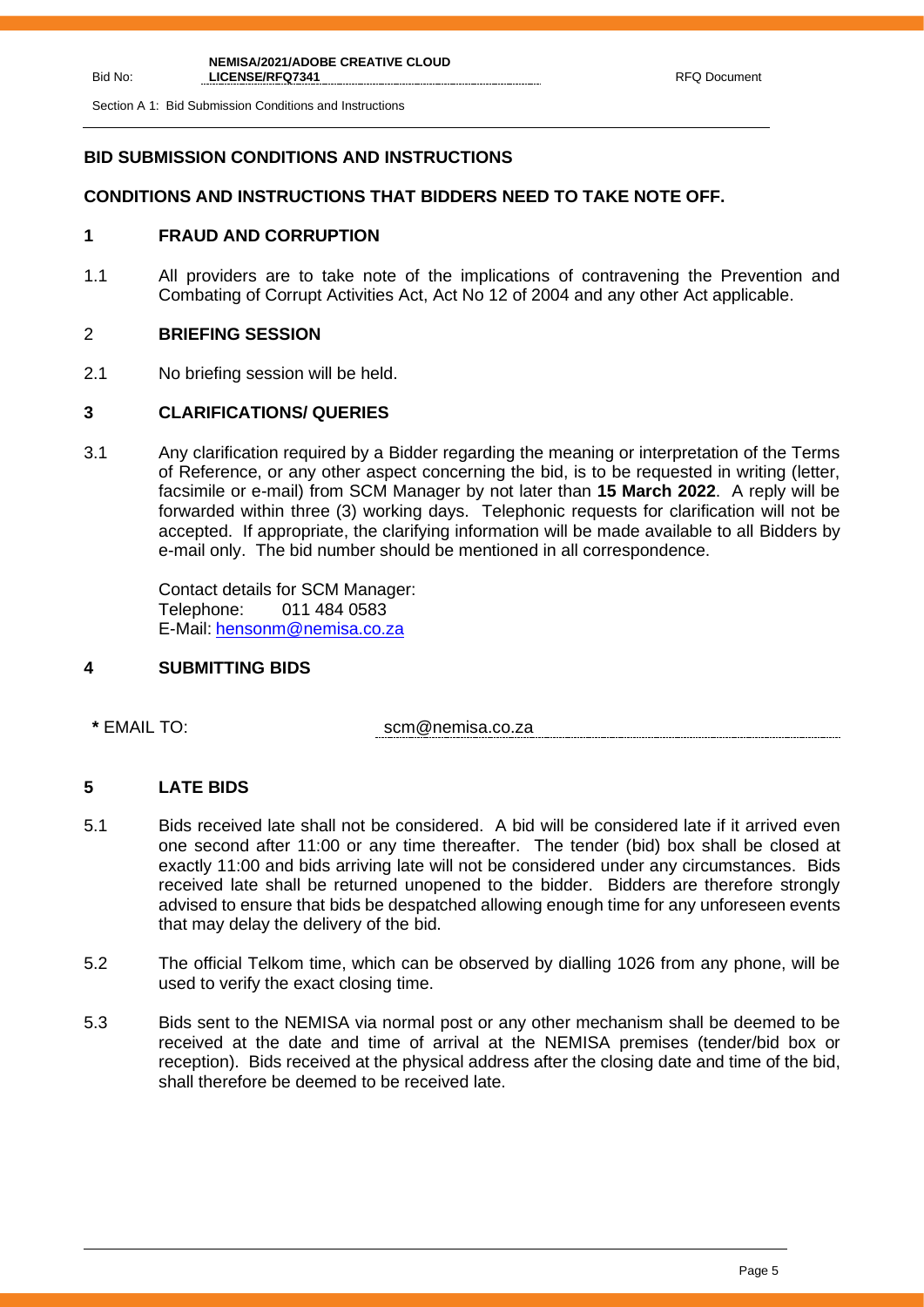Section A 1: Bid Submission Conditions and Instructions

## **6 PAYMENTS**

- 6.1 NEMISA will pay the Contractor the fees set out in the final contract according to the table of deliverables. No additional amounts will be payable by the NEMISA to the Contractor.
- 6.1.1 The Contractor shall from time to time during the duration of the contract, invoice NEMISA for the services rendered.
- 6.1.2 The invoice must be accompanied by supporting source document(s) containing detailed information, as NEMISA may reasonably require, for the purposes of establishing the specific nature, extent and quality of the services which were undertaken by the Contractor.
- 6.1.3 No payment will be made to the Contractor unless an original tax invoice complying with section 20 of the VAT Act No 89 of 1991, as amended, has been submitted to NEMISA.
- 6.1.4 Payment shall be made by bank transfer into the Contractor's back account normally 30 days after receipt of an acceptable, original, valid tax invoice. Money will only be transferred into a South African bank account. (Banking details must be submitted as soon as the bid is awarded).
- 6.2 The Contractor shall be responsible for accounting to the appropriate authorities for its income tax, VAT or other moneys required to be paid in terms of the applicable law.

# **7 GENERAL CONDITIONS OF CONTRACT**

7.1 The General Conditions of Contract must be accepted. The GCC can be downloaded from the Treasury Website. Please refer to the link below:

[http://www.treasury.gov.za/divisions/ocpo/sc/GeneralConditions/General%20Conditions%](http://www.treasury.gov.za/divisions/ocpo/sc/GeneralConditions/General%20Conditions%20of%20Contract.pdf) [20of%20Contract.pdf](http://www.treasury.gov.za/divisions/ocpo/sc/GeneralConditions/General%20Conditions%20of%20Contract.pdf)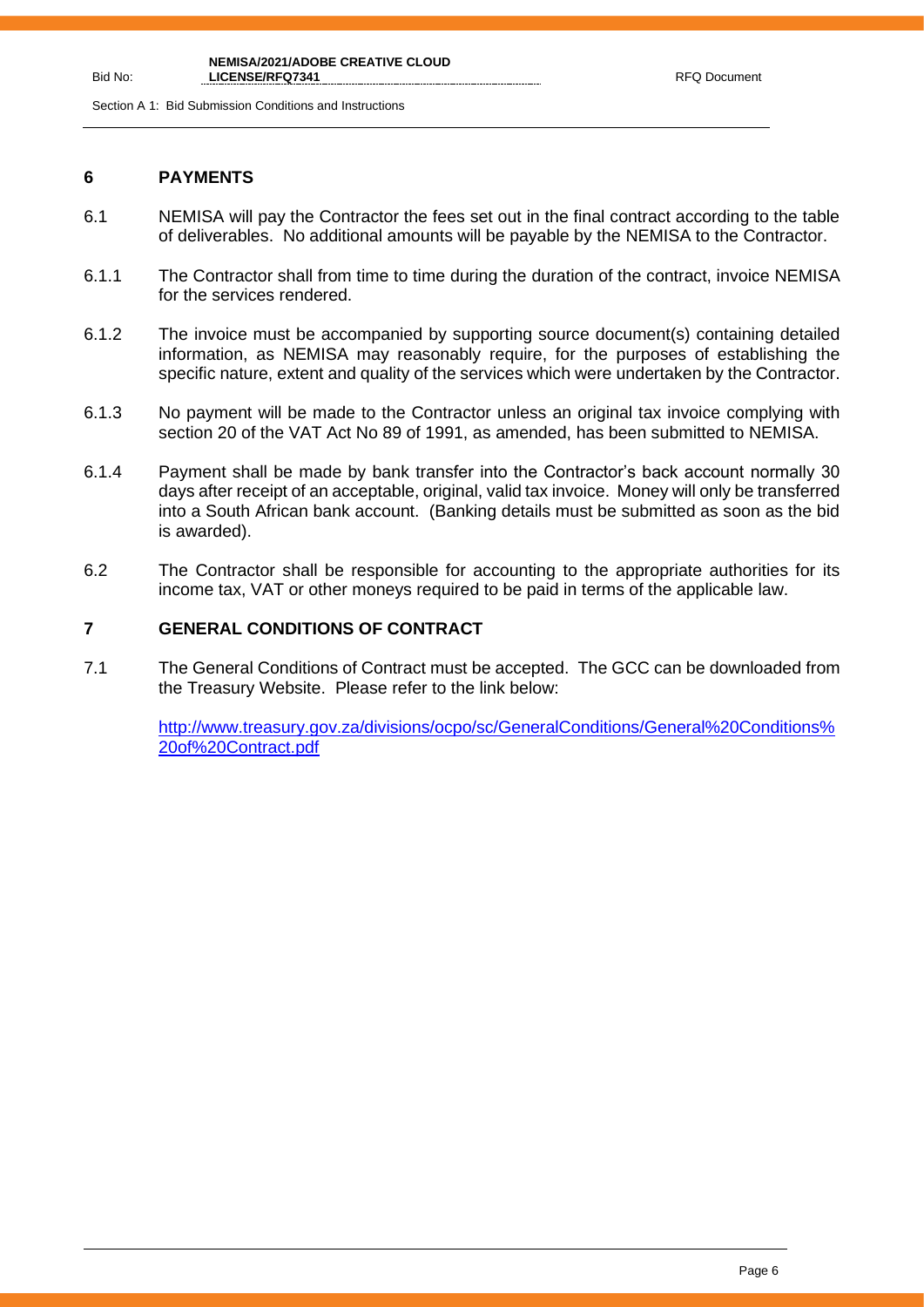Section A 2: Evaluation Process/ Criteria

# **SPECIFICATIONS**

## **Adobe Creative Cloud License Renewal Specs**

**Adobe Creative Cloud** is a set of applications and services from Adobe Inc. that gives subscribers access to a collection of software used for graphic design, video editing, web development, photography. In short, we require the Creative Cloud All Apps Student license -100GB suite for 150 users (Licenses)

Quantity: 150 user licenses

# **ALL BIDDERS MUST TAKE NOTE OF THE EVALUATION PROCESS THAT WILL BE FOLLOWED**

# **1 EVALUATION PROCESS**

## **1.1 COMPLIANCE WITH MINIMUM REQUIREMENTS**

1.1.1 All bids duly lodged as specified in the Request for Bid will be examined to determine compliance with bid requirements and conditions. Bids with obvious deviations from the requirements/conditions will be eliminated from further consideration.

Failure to comply with or submit any one of the following items, will render a bid nonresponsive and will not be evaluated further.

| Reference | <b>Description</b>                                                                     |  | <b>Compliant?</b> |  |
|-----------|----------------------------------------------------------------------------------------|--|-------------------|--|
|           |                                                                                        |  | <b>NO</b>         |  |
| Part 1    | Signed Special Conditions of Bid and Contract                                          |  |                   |  |
| Part 2    | <b>Tax Compliance Requirements</b>                                                     |  |                   |  |
| Part 3    | Completed and signed Declaration of Interest                                           |  |                   |  |
| Part 4    | Completed and signed Declaration of Bidder's past Supply Chain<br>Management practices |  |                   |  |
| Part 5    | Completed and signed Certificate of Independent Bid Determination                      |  |                   |  |
| Part 7    | Completed and signed Invitation to Bid                                                 |  |                   |  |
| Part 8    | <b>Completed Pricing Schedule</b>                                                      |  |                   |  |
| Part 9    | <b>Completed Specifications</b>                                                        |  |                   |  |
| Part 10   | Proof of registration on the CSD                                                       |  |                   |  |

## **1.2 COMPLIANCE WITH MINIMUM SPECIFICATION REQUIREMENTS**

All remaining bids will be assessed in terms of compliance with the minimum specification requirements.

Bids which do not comply with the minimum specification requirements will be eliminated from further consideration.

# **1.3 PRICE AND B-BBEE STATUS LEVEL POINTS**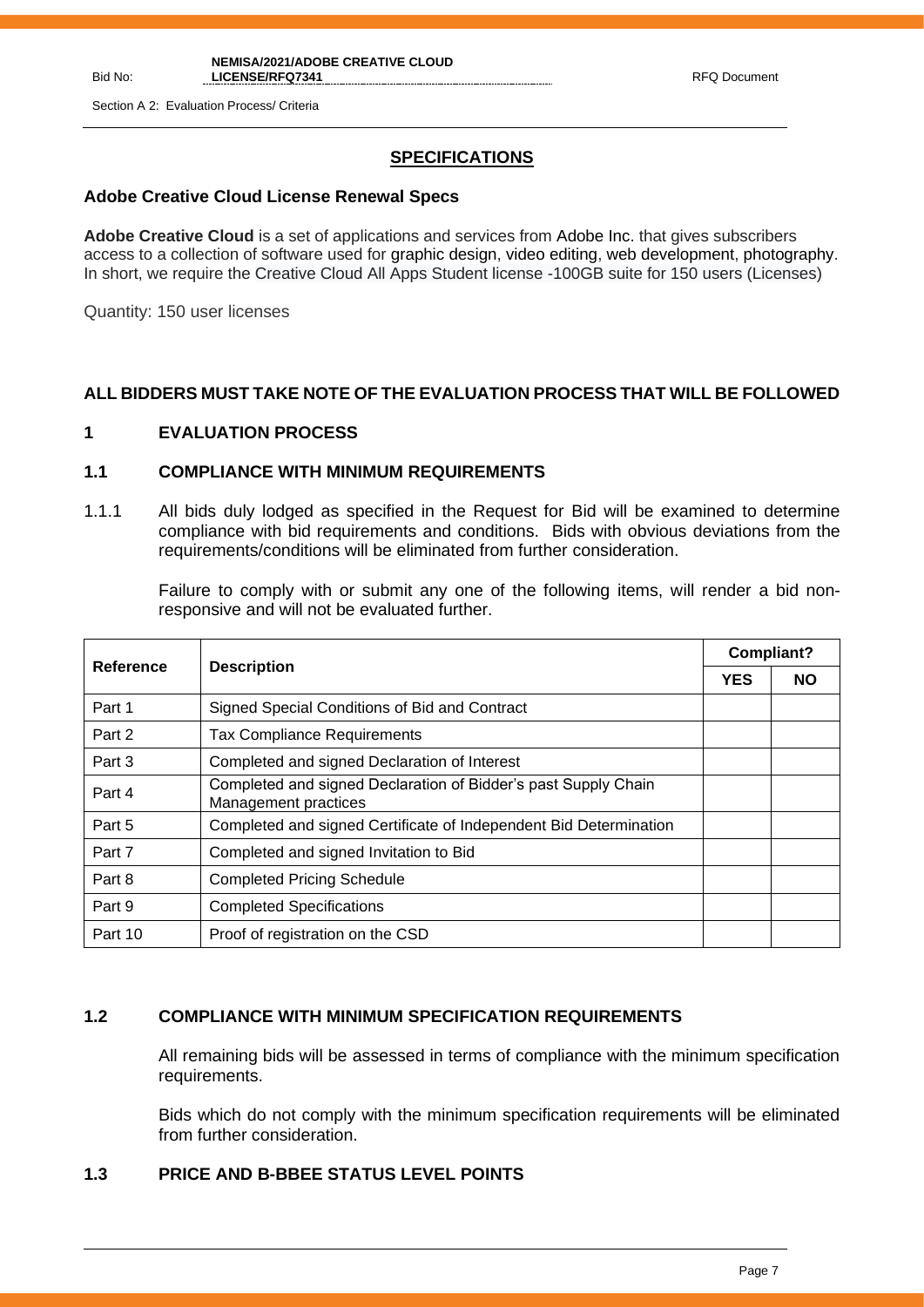- 1.3.1 All remaining bids will be evaluated as follows:
- 1.3.2 The 80/20 preference point system will be applied. Points for price and B-BBEE status level certificate will be awarded in accordance with the stipulations in the Preference Point Claim Form in terms of the Preferential Procurement Regulations, 2017.
- 1.3.3 If appropriate, implied contract price adjustments will be made to the cost proposals of all remaining bids.
- 1.3.4 The point scored for the B-BBEE status level certificate for each acceptable bid will now be added to the price point.
- 1.3.5 The Evaluation Committee may recommend that the contract be awarded to the bidder obtaining the highest aggregate mark as determined by 1.3.4 or to a lower scoring bid on justifiable grounds.

# **1.4 ADJUDICATION OF BID**

1.4.1 The relevant award structure will consider the recommendations and make the final award. The successful bidder will usually be the service provider scoring the highest number of points or it may be a lower scoring bid on justifiable grounds or no award at all.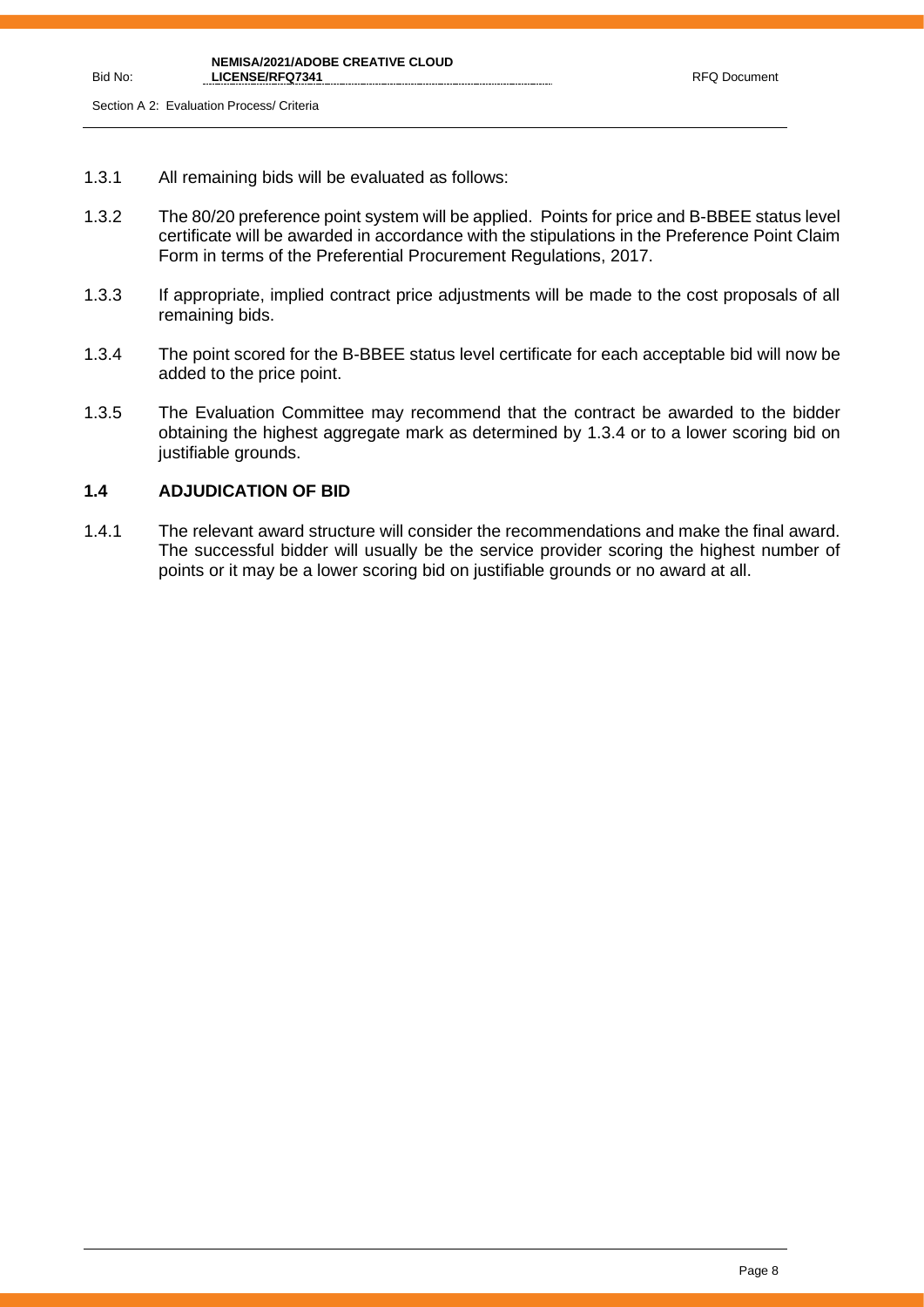Section A 3: Contract Form

## **CONTRACT FORM: RENDERING OF SERVICES**

THIS FORM MUST BE FILLED IN DUPLICATE BY BOTH THE SERVICE PROVIDER (PART 1) AND THE PURCHASER (PART 2). BOTH FORMS MUST BE SIGNED IN THE ORIGINAL SO THAT THE SERVICE PROVIDER AND THE PURCHASER WOULD BE IN POSSESSION OF ORIGINALLY SIGNED CONTRACTS FOR THEIR RESPECTIVE RECORDS.

### **PART 1 (TO BE FILLED IN BY THE SERVICE PROVIDER)**

- 1. I/we hereby undertake to render services described in the attached bidding documents to NEMISA in accordance with the requirements and task directives/proposals specifications stipulated in Bid Number NEMISA/2021/ADOBE CREATIVE CLOUD LICENSE/RFQ7341 at the price/s quoted. My/our offer/s remain binding upon me/us and open for acceptance by the Purchaser during the validity period indicated and calculated from the closing date of the bid.
- 2. The following documents shall be deemed to form and be read and construed as part of this agreement:
- 2.1 Bidding documents, viz
	- $\Box$  Invitation to bid
	- Tax clearance certificate
	- $\Box$  Pricing schedule(s)
	- $\Box$  Filled in terms of reference/task directive/proposal
	- Preference claims for Broad Based Black Economic Empowerment Status Level of Contribution in terms of the Preferential Procurement Regulations 2017;
	- $\Box$  Declaration of interest
	- D Declaration of bidder's past SCM practices
	- Special Conditions of Contract
- 2.2 General Conditions of Contract
- 2.3 Other (specify)
- 3. I/we confirm that I/we have satisfied myself as to the correctness and validity of my/our bid; that the price(s) and rate(s) quoted cover all the services specified in the bidding documents; that the price(s) and rate(s) cover all my obligations and I accept that any mistakes regarding price(s) and rate(s) and calculations will be at my own risk.
- 4. I/we accept full responsibility for the proper execution and fulfilment of all obligations and conditions devolving on me/us under this agreement as the principal liable for the due fulfilment of this contract.
- 5. I/we declare that I/we have no participation in any collusive practices with any bidder or any other person regarding this or any other bid.
- 6. I confirm that I am duly authorised to sign this contract.

| NAME (PRINT)     | <b>WITNESSES</b> |  |
|------------------|------------------|--|
| <b>CAPACITY</b>  |                  |  |
| <b>SIGNATURE</b> | $\epsilon$       |  |
| NAME OF FIRM     | DATE:            |  |
| <b>DATE</b>      |                  |  |
|                  |                  |  |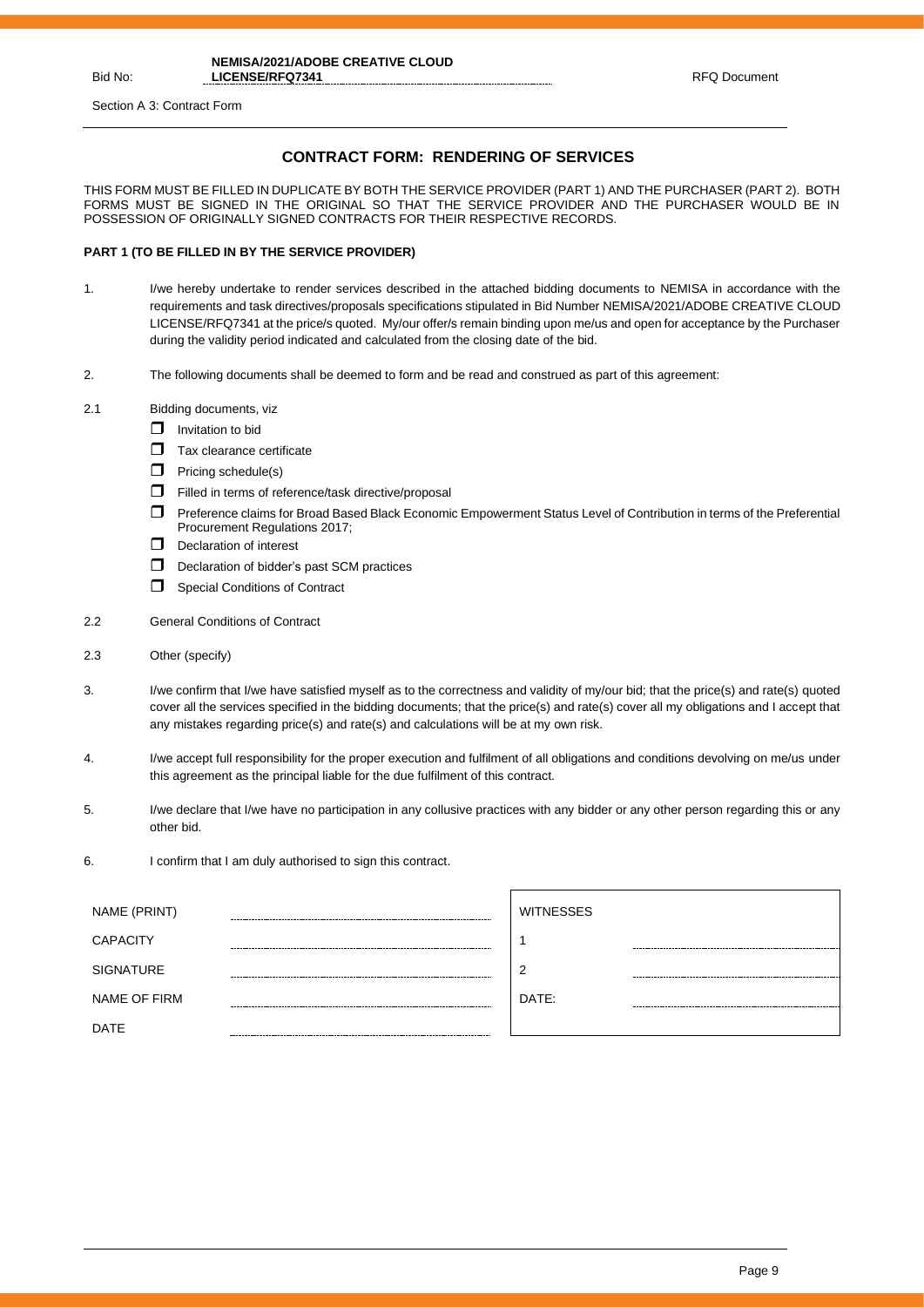Section A 3: Contract Form

## **CONTRACT FORM: RENDERING OF SERVICES**

## **PART 2 (TO BE FILLED IN BY THE PURCHASER)**

- 1. I ……………………………………………………..……………… in my capacity as …………………………………………….. accept your bid under reference number ……………………………………………. dated ……………………………………. for the rendering of services indicated hereunder and/or further specified in the annexures.
- 1. An official order indicating service delivery instructions is forthcoming.
- 2. I undertake to make payment for the services rendered in accordance with the terms and conditions of the contract within 30 (thirty) days after receipt of an invoice.

| <b>DESCRIPTION OF SERVICE</b> | PRICE (VAT INCL) | <b>COMPLETION DATE</b> | <b>STATUS</b><br><b>B-BBEE</b><br><b>LEVEL</b><br><b>OF</b><br><b>CONTRIBUTION</b> |
|-------------------------------|------------------|------------------------|------------------------------------------------------------------------------------|
|                               |                  |                        |                                                                                    |
|                               |                  |                        |                                                                                    |
|                               |                  |                        |                                                                                    |

3. I confirm that I am duly authorised to sign this contract.

| SIGNED AT        | ON                   |                                |
|------------------|----------------------|--------------------------------|
| NAME (PRINT)     |                      |                                |
| <b>SIGNATURE</b> | -------------------- |                                |
| OFFICIAL STAMP   |                      | <b>WITNESSES</b><br>2<br>DATE: |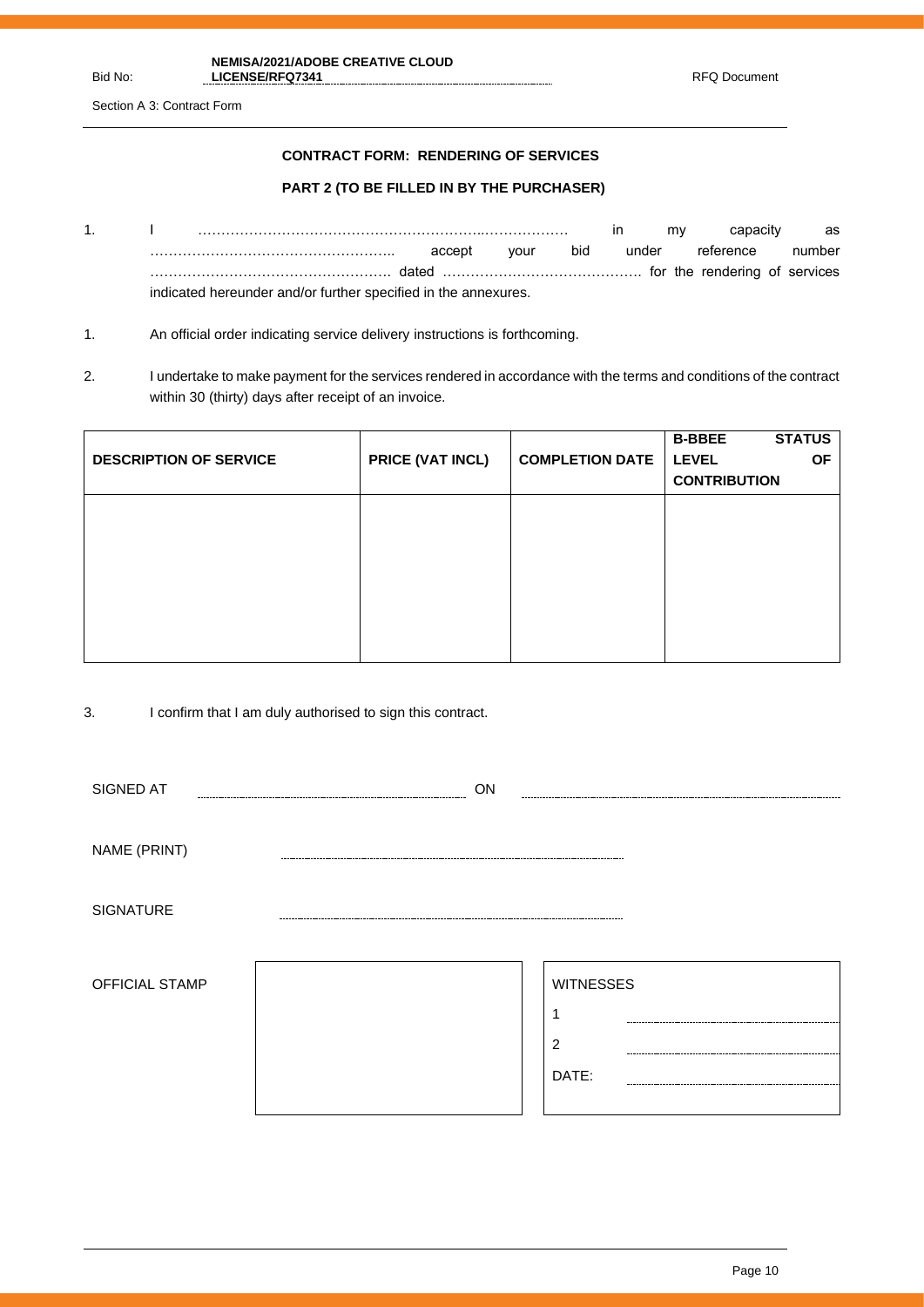Section B

# **SECTION B**

# **This section must be completed and**

# **returned or supplied with bids as**

# **prescribed.**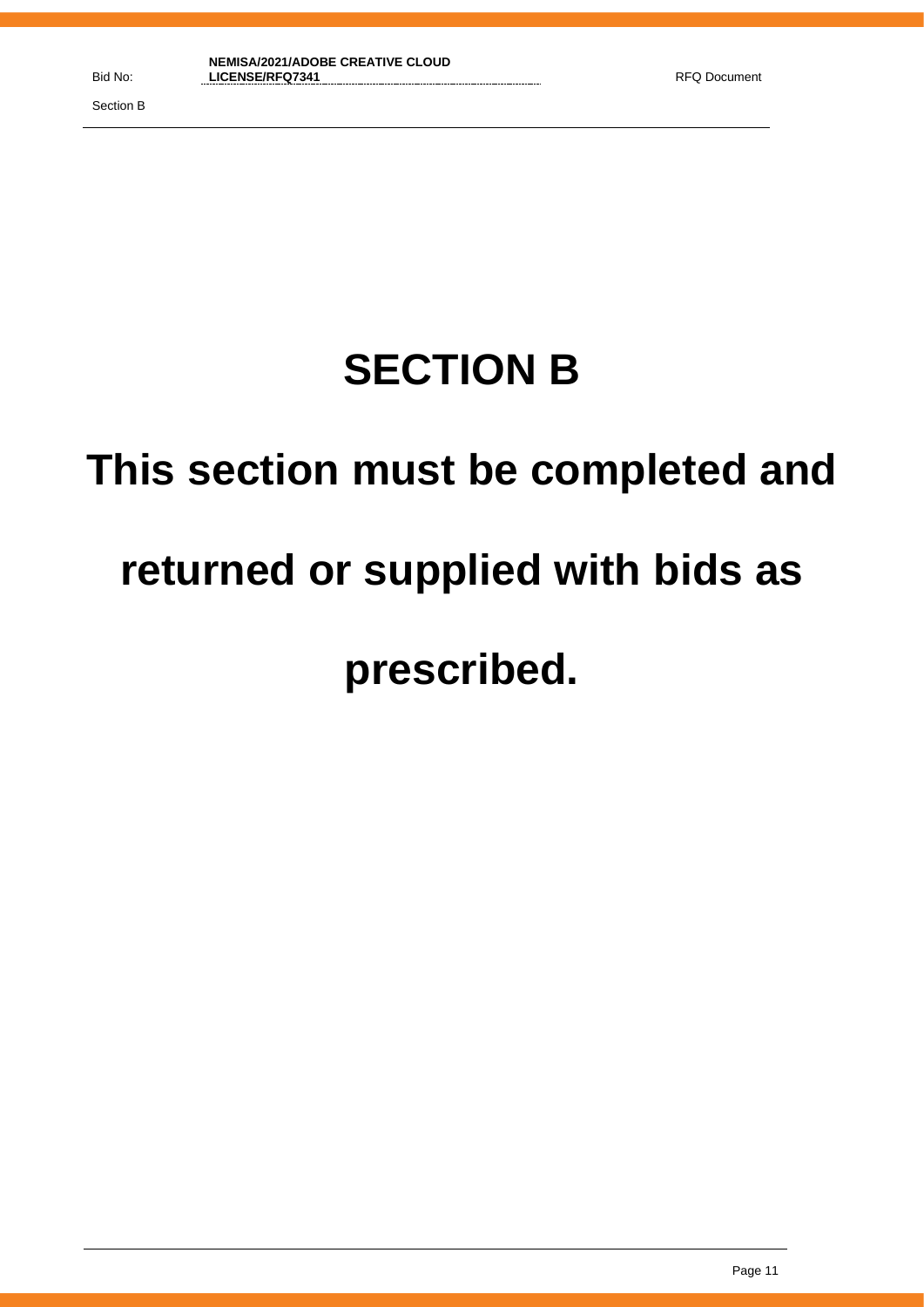Section B 1: Special Conditions of Bid and Contract

Bid No:

# **SPECIAL CONDITIONS OF BID AND CONTRACT Return as Part 1**

|              | <b>SPECIAL CONDITIONS</b>                                                                                                                                                                                                                                                                                                                                                                        |  |  |  |
|--------------|--------------------------------------------------------------------------------------------------------------------------------------------------------------------------------------------------------------------------------------------------------------------------------------------------------------------------------------------------------------------------------------------------|--|--|--|
|              | <b>GENERAL</b>                                                                                                                                                                                                                                                                                                                                                                                   |  |  |  |
| 1            |                                                                                                                                                                                                                                                                                                                                                                                                  |  |  |  |
| 1.1          | The Bidder must clearly state if a deviation from these special conditions are offered and the reason therefor. If an<br>explanatory note is provided, the paragraph reference must be indicated in a supporting appendix to the application<br>submission.                                                                                                                                      |  |  |  |
| 1.2          | Should Bidders fail to indicate agreement/compliance or otherwise, the NEMISA will assume that the Bidder is in<br>compliance or agreement with the statement(s) as specified in this bid.                                                                                                                                                                                                       |  |  |  |
| 1.3          | Bids not completed in this manner may be considered incomplete and rejected.                                                                                                                                                                                                                                                                                                                     |  |  |  |
| 1.4          | NEMISA shall not be liable for any expense incurred by the Bidder in the preparation and submission of a bid.                                                                                                                                                                                                                                                                                    |  |  |  |
| $\mathbf{2}$ | <b>CANCELLATION OF PROCUREMENT PROCESS</b>                                                                                                                                                                                                                                                                                                                                                       |  |  |  |
| 2.1          | This procurement process can be postponed or cancelled at any stage at the sole discretion of NEMISA provided that<br>such cancellation or postponement takes place prior to entering into a contract with a specific service provider to which<br>the bid relates.                                                                                                                              |  |  |  |
| 3            | BID SUBMISSION CONDITIONS, INSTRUCTION AND EVALUATION PROCESS/CRITERIA                                                                                                                                                                                                                                                                                                                           |  |  |  |
|              |                                                                                                                                                                                                                                                                                                                                                                                                  |  |  |  |
| 3.1          | The Bid submission conditions and instructions as well as the evaluation process/criteria have been noted.                                                                                                                                                                                                                                                                                       |  |  |  |
| 4            | <b>NEGOTIATION AND CONTRACTING</b>                                                                                                                                                                                                                                                                                                                                                               |  |  |  |
| 4.1          | NEMISA have the right to enter into negotiation with one or more Bidders regarding any terms and conditions, including<br>price(s), of a proposed contract.                                                                                                                                                                                                                                      |  |  |  |
| 4.2          | Under no circumstances will negotiation with any Bidders, including preferred Bidders, constitute an award <sup>1</sup> or promise/<br>undertaking to award the contract.                                                                                                                                                                                                                        |  |  |  |
| 4.3          | NEMISA shall not be obliged to accept the lowest or any bid, offer or proposal.                                                                                                                                                                                                                                                                                                                  |  |  |  |
|              |                                                                                                                                                                                                                                                                                                                                                                                                  |  |  |  |
| 4.4          | A contract will only be deemed to be concluded when reduced to writing in a formal contract and Service Level<br>Agreement (if applicable) signed by the designated responsible person of both parties. The designated responsible<br>person of NEMISA is the CEO.                                                                                                                               |  |  |  |
| 4.5          | NEMISA also reserves the right to enter into one contract with a Bidder for all required goods or into more than one<br>contract with different Bidders for different goods.                                                                                                                                                                                                                     |  |  |  |
| 5            | <b>ACCESS TO INFORMATION</b>                                                                                                                                                                                                                                                                                                                                                                     |  |  |  |
|              |                                                                                                                                                                                                                                                                                                                                                                                                  |  |  |  |
| 5.1          | All bidders will be informed of the status of their bid once the procurement process has been completed.                                                                                                                                                                                                                                                                                         |  |  |  |
| 5.2          | Requests for information regarding the bid process will be dealt with in line with the NEMISA SCM Policy and relevant<br>legislation.                                                                                                                                                                                                                                                            |  |  |  |
| 6            | <b>REASONS FOR REJECTION</b>                                                                                                                                                                                                                                                                                                                                                                     |  |  |  |
|              | NEMISA shall reject a proposal for the award of a contract if the recommended Bidder has committed a proven corrupt                                                                                                                                                                                                                                                                              |  |  |  |
| 6.1          | or fraudulent act in competing for the particular contract.                                                                                                                                                                                                                                                                                                                                      |  |  |  |
| 6.2          | The NEMISA may disregard the bid of any bidder if that bidder, or any of its directors:<br>Have abused the SCM system of the NEMISA.<br>σ.<br>Have committed proven fraud or any other improper conduct in relation to such system.<br>$\Box$<br>Have failed to perform on any previous contract and the proof exists.<br>$\Box$<br>Such actions shall be communicated to the National Treasury. |  |  |  |
| 7            | <b>GENERAL CONDITIONS OF CONTRACT</b>                                                                                                                                                                                                                                                                                                                                                            |  |  |  |
| 7.1          | The General Conditions of Contract must be accepted.                                                                                                                                                                                                                                                                                                                                             |  |  |  |
|              |                                                                                                                                                                                                                                                                                                                                                                                                  |  |  |  |

<sup>1</sup> See GLOSSARY.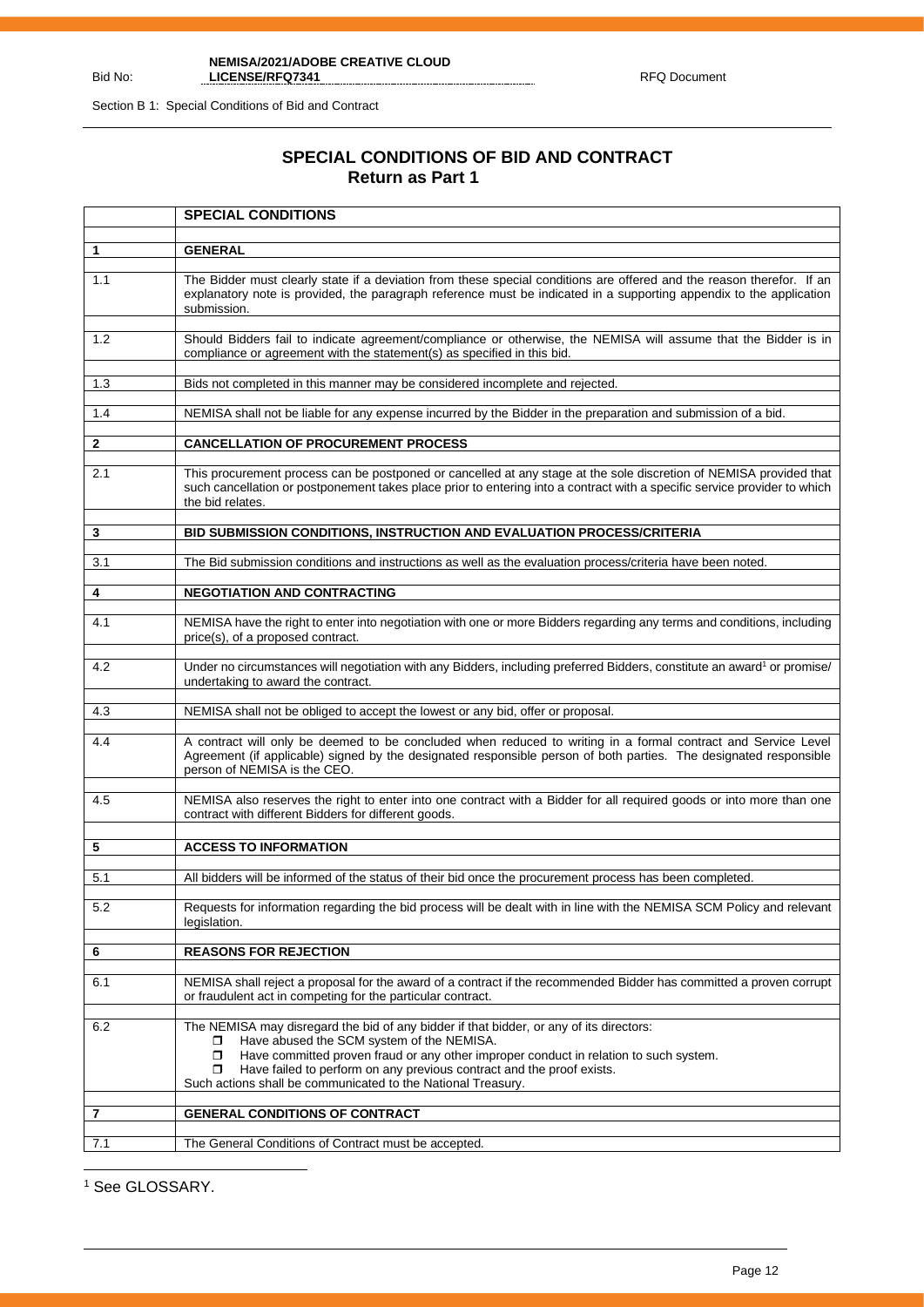Section B 1: Special Conditions of Bid and Contract

Bid No:

| 8          | <b>ADDITIONAL INFORMATION REQUIREMENTS</b>                                                                                                                                                                                                                                                                                                                             |
|------------|------------------------------------------------------------------------------------------------------------------------------------------------------------------------------------------------------------------------------------------------------------------------------------------------------------------------------------------------------------------------|
| 8.1        | During evaluation of the bids, additional information may be requested in writing from Bidders. Replies to such request<br>must be submitted, within 5 (five) working days or as otherwise indicated. Failure to comply, may lead to your bid being<br>disregarded.                                                                                                    |
| 8.2        | No additional information will be accepted from any individual Bidder without such information having been requested                                                                                                                                                                                                                                                   |
|            |                                                                                                                                                                                                                                                                                                                                                                        |
| 9          | <b>CONFIDENTIALITY</b>                                                                                                                                                                                                                                                                                                                                                 |
| 9.1        | The bid and all information in connection therewith shall be held in strict confidence by Bidders and usage of such<br>information shall be limited to the preparation of the bid. Bidders shall undertake to limit the number of copies of this<br>document.                                                                                                          |
| 10         | INTELLECTUAL PROPERTY, INVENTIONS AND COPYRIGHT                                                                                                                                                                                                                                                                                                                        |
| 10.1       | Copyright of all documentation relating to this contract belongs to the client. The successful Bidder may not disclose<br>any information, documentation or products to other clients without the written approval of the accounting authority or<br>the delegate.                                                                                                     |
| 10.2       | This paragraph shall survive termination of this contract.                                                                                                                                                                                                                                                                                                             |
|            |                                                                                                                                                                                                                                                                                                                                                                        |
| 11<br>11.1 | NON-COMPLIANCE WITH DELIVERY TERMS<br>As soon as it becomes known to the contractor that he/ she will not be able to deliver the goods within the delivery<br>period and/or against the quoted price and/or as specified, NEMISA must be given immediate written notice to this<br>effect. NEMISA reserves the right to implement remedies as provided for in the GCC. |
| $12 \,$    | <b>WARRANTS</b>                                                                                                                                                                                                                                                                                                                                                        |
| 12.1       | The Contractor warrants that it is able to conclude this Agreement to the satisfaction of NEMISA.                                                                                                                                                                                                                                                                      |
| 13         | PARTIES NOT AFFECTED BY WAIVER OR BREACHES                                                                                                                                                                                                                                                                                                                             |
| 13.1       | The waiver (whether express or implied) by any Party of any breach of the terms or conditions of this contract by the<br>other Party shall not prejudice any remedy of the waiving party in respect of any continuing or other breach of the terms<br>and conditions hereof.                                                                                           |
| 13.2       | No favour, delay, relaxation or indulgence on the part of any Party in exercising any power or right conferred on such<br>Party in terms of this contract shall operate as a waiver of such power or right nor shall any single or partial exercise of<br>any such power or right under this agreement.                                                                |
| 14         | <b>CENTRAL SUPPLIER DATABASE</b>                                                                                                                                                                                                                                                                                                                                       |
|            |                                                                                                                                                                                                                                                                                                                                                                        |
| 14.1       | It is a requirement that all suppliers/ services providers to NEMISA shall be registered on the National Treasury Central<br>Supplier Database (CSD).                                                                                                                                                                                                                  |
| 14.2       | Bidders are therefore required to register as a supplier on the CSD before submitting a bid.                                                                                                                                                                                                                                                                           |
|            | The CSD website can be accessed on the following link: http://ocpo.treasury.gov.za/Pages/default.aspx                                                                                                                                                                                                                                                                  |
| 14.3       | Bidders are therefore required to submit proof of their registration on the CSD, or if not yet registered, provide proof of<br>their application to be registered, with their bid.                                                                                                                                                                                     |
| 14.4       | No bid will be awarded and a contract concluded with a bidder who is not registered on the CSD.                                                                                                                                                                                                                                                                        |
| 15         | <b>FORMAT OF BIDS</b>                                                                                                                                                                                                                                                                                                                                                  |
| 15.1       | Bidders must complete all the necessary bid documents and undertakings required in this bid document. Bidders are<br>advised that their proposal should be concise, written in plain English and simply presented.                                                                                                                                                     |
| 15.2       | Bidders are to set out their proposal in the format prescribed hereunder. This means that the proposal must be<br>structured in the parts noted below. Information not submitted in the relevant part, may not be considered for evaluation<br>purposes.                                                                                                               |
| 15.3       | Part 1: Special Conditions of Bid and Contract                                                                                                                                                                                                                                                                                                                         |
| 15.3.1     | Bidders must initial each page and sign the last page and return the Special Conditions of bid and Contract (Section B-<br>1).                                                                                                                                                                                                                                         |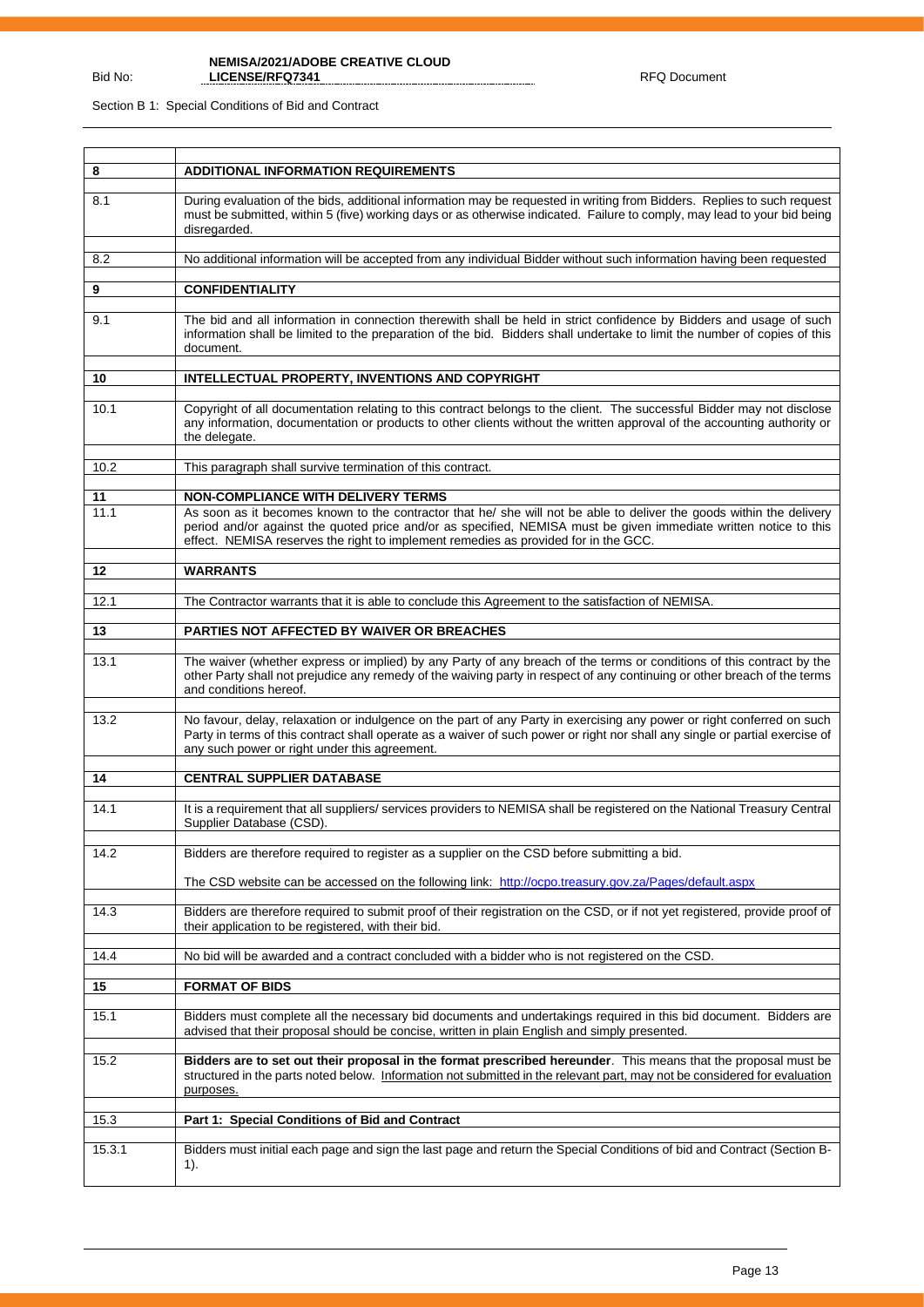Section B 1: Special Conditions of Bid and Contract

Bid No:

|         | Bids submitted without a completed Special Conditions of Bid form will be deemed to be non-responsive.                                                                                                          |
|---------|-----------------------------------------------------------------------------------------------------------------------------------------------------------------------------------------------------------------|
| 15.4    | Part 2: SARS Tax Clearance Requirement(s)                                                                                                                                                                       |
| 15.4.1  | Bidders must ensure compliance with their tax obligations.                                                                                                                                                      |
|         | Bidders are required to submit their unique personal identification number (PIN) issued by SARS to enable the organ<br>of state to view the taxpayer's profile and tax status.                                  |
|         | Application for tax compliance status (TCS) or PIN may also be made via e-filing. In order to use this provision,<br>taxpayers will need to register with SARS as e-filers through the website www.sars.gov.za. |
|         | Bidders may also submit a printed TCS together with the bid.                                                                                                                                                    |
|         | In bids where consortia/ joint ventures/ sub-contractors are involved, each party must submit a separate proof of TCS/<br>PIN/CSD number.                                                                       |
|         | Where no TCS is available, but the bidder is registered on the Central Supplier Database (CSD), a CSD number must<br>be provided.                                                                               |
|         | Bids submitted without any one of the above particulars, will be deemed to be non-responsive.                                                                                                                   |
| 15.5    | Part 3: Declaration of Interest                                                                                                                                                                                 |
| 15.5.1  | Each party to the bid must complete and return the "Declaration of Interest" (Section B-2).                                                                                                                     |
|         | Bids submitted without a complete and signed Declaration of Interest will be deemed to be non-responsive.                                                                                                       |
| 15.6    | Part 4: Declaration of Bidder's past Supply Chain Management practices                                                                                                                                          |
| 15.6.1  | Each party to the bid must complete and return the "Declaration of bidder's past Supply Chain Management practices"                                                                                             |
|         | (Section B-3).                                                                                                                                                                                                  |
|         | Bids submitted without a completed and signed Declaration of bidder's past Supply Chain Management practices will<br>be deemed non-responsive.                                                                  |
|         |                                                                                                                                                                                                                 |
| 15.7    | Part 5: Certificate of Independent Bid Determination                                                                                                                                                            |
| 15.7.1  | Each party to the bid must complete and sign the Certificate (Section B-4).                                                                                                                                     |
|         | Bids submitted without a completed and signed Certificate of Independent Bid Determination will be deemed non-<br>responsive.                                                                                   |
|         |                                                                                                                                                                                                                 |
| 15.8    | Part 6: Preference Points Claim Form in terms of the Preferential Procurement Regulations 2017                                                                                                                  |
| 15.8.1  | Bidders must complete, sign and return the full "Preference Points Claim Form" (Section B-5) document.                                                                                                          |
|         | In addition, a valid BEE certificate must be submitted.                                                                                                                                                         |
|         | Quotes submitted without a completed and signed Preference Points Claim Form and a valid BEE certificate will be<br>awarded zero points for preference.                                                         |
| 15.9    | Part 7: Invitation to Bid                                                                                                                                                                                       |
| 15.9.1  | Bidders must complete, sign and return the full "Invitation to Bid" (Section B-6) document.                                                                                                                     |
|         | Bids submitted without a completed and signed Invitation to Bid <b>will</b> be deemed to be non-responsive.                                                                                                     |
| 15.10   | Part 8: Pricing Schedule                                                                                                                                                                                        |
| 15.10.1 | Any budget amount that may be indicated in this document shall be deemed to be a guide only and Bidders are expected<br>to submit a costing that is fair and reasonable.                                        |
| 15.10.2 | All costs related to this bid are to be allowed for in the pricing schedule and in the formats prescribed and must be<br>returned as part of the submission (Section B-7).                                      |
|         | Bids submitted without a price or with an incomplete price, will be deemed to be non-responsive.                                                                                                                |
|         | σ<br>VAT: Value Added Tax must be included and shown separately.                                                                                                                                                |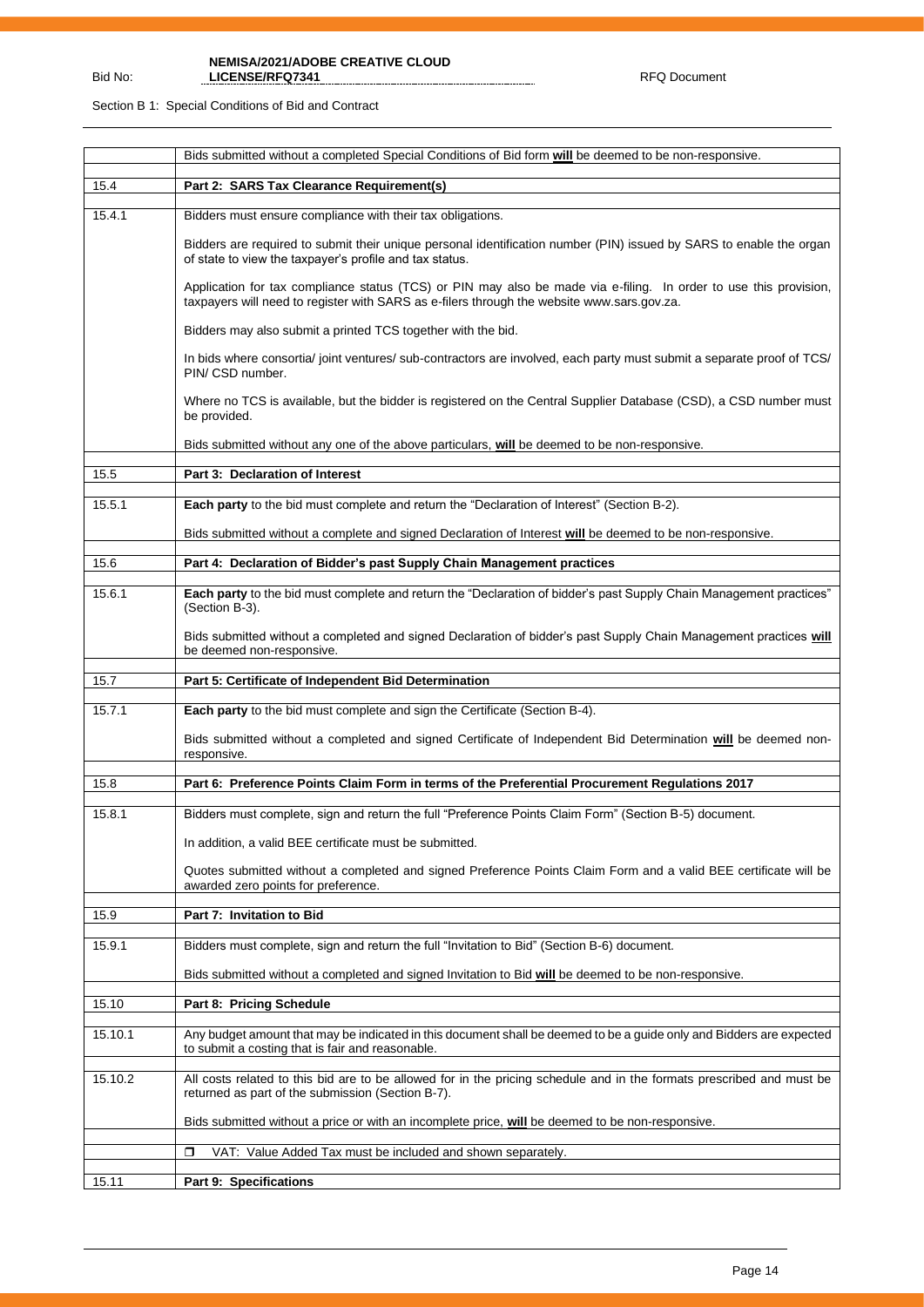Section B 1: Special Conditions of Bid and Contract

| 15.11.1 | Bidders must complete, sign and return the full "Specifications" (Section B-8) document.                                                             |
|---------|------------------------------------------------------------------------------------------------------------------------------------------------------|
|         | Bids submitted without a fully completed and signed Specifications will be deemed to be non-responsive.                                              |
|         |                                                                                                                                                      |
| 15.12   | Part 10: Registration on the CSD                                                                                                                     |
|         |                                                                                                                                                      |
| 15.12.1 | In this part, bidders must submit proof of their registration, or proof that they have applied for registration on the Central<br>Supplier Database. |
|         | Bids submitted without the required proof, will be deemed to be non-responsive.                                                                      |

I/we herewith accept all the above-mentioned special conditions of the bid. If I/we do consider a deviation therefrom, I have noted those as per the instruction in paragraph 1 (General) above.

Name of Bidder:

Signature of Bidder:

Date:

Bid No: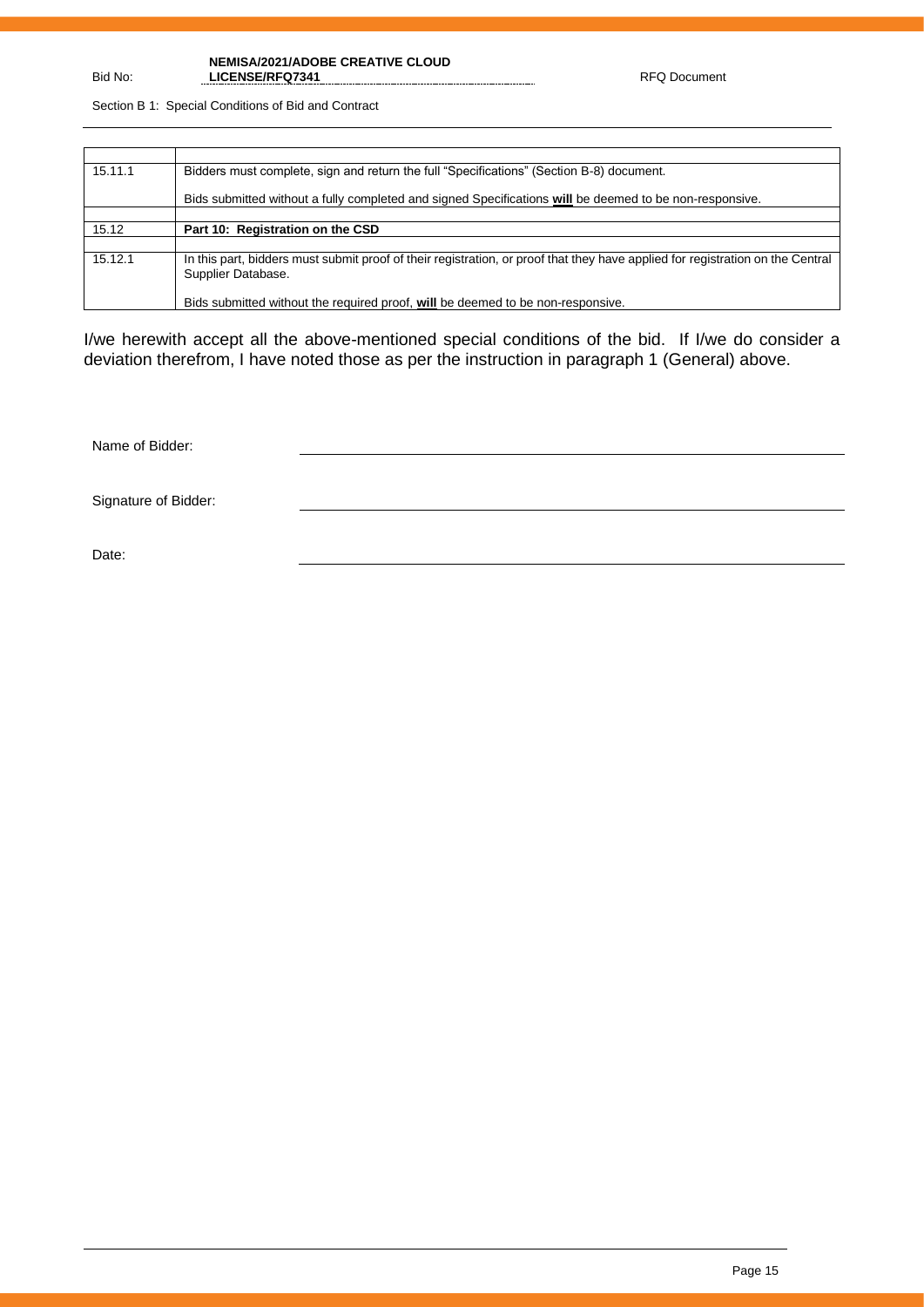Section B 2: Declaration of Interest

#### **DECLARATION OF INTEREST**

#### **Return as Part 3**

- 1. Any legal person, including persons employed by the State<sup>2</sup>, or persons having a kinship with persons employed by the State, including a blood relationship, may make an offer or offers in terms of this invitation to bid (includes a price bid, advertised competitive bid, limited bid or proposal). In view of possible allegations of favouritism, should the resulting bid, or part thereof, be awarded to persons employed by the State, or to persons connected with or related to them, it is required that the bidder or his/her authorised representative declare his/her position in relation to the evaluating/ adjudicating authority where –
- 1.1. The bidder is employed by the State; and/or
- 1.2. The bidder is a Management Board member of NEMISA and/or
- 1.3. The legal person on whose behalf the bidding document is signed, has a relationship with persons/a person who are/is involved in the evaluation and or adjudication of the bid(s), or where it is known that such a relationship exists between the person or persons for or on whose behalf the declarant acts and persons who are involved with the evaluation and or adjudication of the bid.
- 2. In order to give effect to the above, the following questionnaire must be completed and submitted with the bid.

| 2.1.                       | Full Name of bidder or his or her<br>representative:                                                                                                                                                                                                                         |          |
|----------------------------|------------------------------------------------------------------------------------------------------------------------------------------------------------------------------------------------------------------------------------------------------------------------------|----------|
| 2.2.                       | Identity Number:                                                                                                                                                                                                                                                             |          |
| 2.3.                       | Position occupied in the Company (director,<br>trustee, shareholder, etc <sup>3</sup> ):                                                                                                                                                                                     |          |
| 2.4.                       | Company Registration Number:                                                                                                                                                                                                                                                 |          |
| 2.5.                       | Tax Reference Number:                                                                                                                                                                                                                                                        |          |
| 2.6.<br>2.6.1.             | <b>VAT Registration Number:</b><br>The names of all directors/ trustees/ shareholders/ members, their individual identity numbers, tax reference numbers<br>and, if applicable, employee/ persal numbers must be indicated in paragraph 3 below                              |          |
| 2.7.                       | Are you or any person connected with the bidder presently employed by the State?                                                                                                                                                                                             | YES / NO |
| 2.7.1.                     | If so, furnish the following particulars                                                                                                                                                                                                                                     |          |
|                            | Name of person/ director/ trustee/<br>$\Box$<br>shareholder/ member:<br>Name of State institution at which you<br>п.<br>or the person connected to the bidder is<br>employed:<br>Position occupied<br>in<br>the<br>State<br>$\Box$<br>institution:<br>Any other particulars: |          |
| 2.7.2.                     | If you are presently employed by the state, did you obtain the appropriate authority to undertake<br>remunerative work outside employment in the public sector?                                                                                                              | YES / NO |
| $2.7.2.1$ .                | If yes, did you attach proof of such authority to the bid document?                                                                                                                                                                                                          | YES / NO |
| <sup>2</sup> "State" means |                                                                                                                                                                                                                                                                              |          |

- (a) Any national or provincial department, national or provincial public entity or constitutional institution within the meaning of the Public Finance Management Act, 1999 (Act No 1 of 1999);
- (b) Any municipality or municipal entity;
- (c) Provincial legislature;
- National Assembly or the National Council of Provinces;
- (e) Parliament.
- 3 "Shareholder" means a person who owns shares in the company and is actively involved in the management of the enterprise or business and exercises control over the enterprise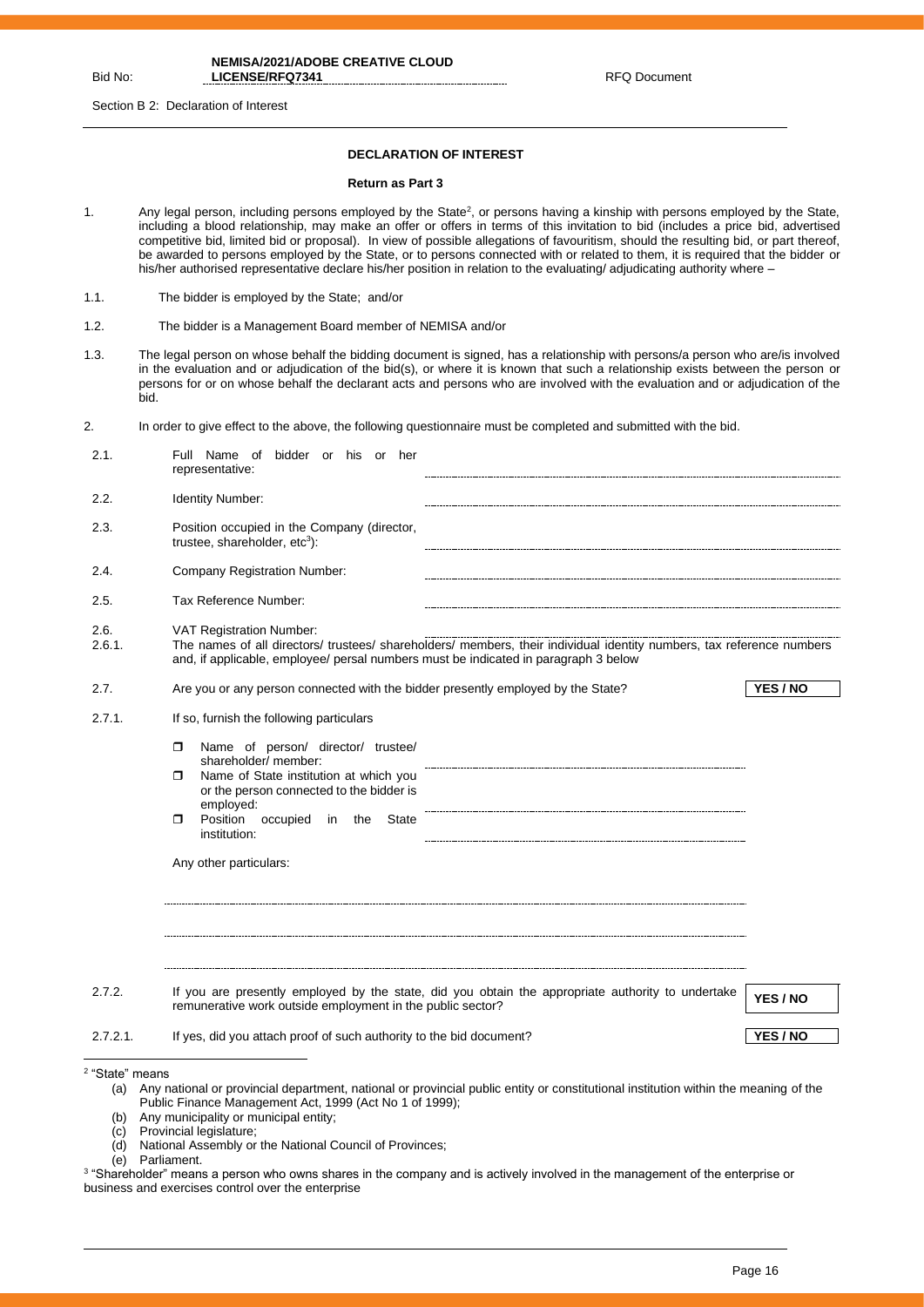| Bid No:          | LICENSE/RFQ7341                                          | <b>NEMISA/2021/ADOBE CREATIVE CLOUD</b>                              | <b>RFQ Document</b>                                                                                                                                                                                           |                                        |          |
|------------------|----------------------------------------------------------|----------------------------------------------------------------------|---------------------------------------------------------------------------------------------------------------------------------------------------------------------------------------------------------------|----------------------------------------|----------|
|                  | Section B 2: Declaration of Interest                     |                                                                      |                                                                                                                                                                                                               |                                        |          |
|                  | the bid.)                                                |                                                                      | (Note: Failure to submit proof of such authority, where applicable, may result in the disqualification of                                                                                                     |                                        |          |
| 2.7.3.           | If no, furnish reasons for non-submission of such proof: |                                                                      |                                                                                                                                                                                                               |                                        |          |
| 2.8.             |                                                          | conduct business with the State in the previous twelve (12) months?  | Did you or your spouse, or any of the company's directors/shareholders/members or their spouses                                                                                                               |                                        | YES / NO |
| 2.8.1.           | If so, furnish the following particulars.                |                                                                      |                                                                                                                                                                                                               |                                        |          |
| 2.9.             | bid?                                                     |                                                                      | Do you, or any person connected with the bidder, have any relationship (family, friend, other) with a<br>person employed by the State and who may be involved with the evaluation and or adjudication of this |                                        | YES / NO |
| 2.9.1.           | If so, furnish the following particulars.                |                                                                      |                                                                                                                                                                                                               |                                        |          |
| 2.10.            | or adjudication of this bid?                             |                                                                      | Are you, or any person connected with the bidder, aware of any relationship (family, friend, other)<br>between the bidder and any person employed by the State who may be involved with the evaluation and    |                                        | YES / NO |
| 2.10.1.          | If so, furnish the following particulars.                |                                                                      |                                                                                                                                                                                                               |                                        |          |
| 2.11.            |                                                          | related companies whether or not they are bidding for this contract? | Do you or any of the directors/shareholders/members of the company have any interest in any other                                                                                                             |                                        | YES / NO |
| 2.11.1.          | If so, furnish the following particulars.                |                                                                      |                                                                                                                                                                                                               |                                        |          |
| 3.               | Full details of directors/trustees/members/shareholders. |                                                                      |                                                                                                                                                                                                               |                                        |          |
| <b>Full Name</b> |                                                          | <b>Identity Number</b>                                               | Personal Tax Reference No                                                                                                                                                                                     | State Employee<br><b>Persal Number</b> | Number/  |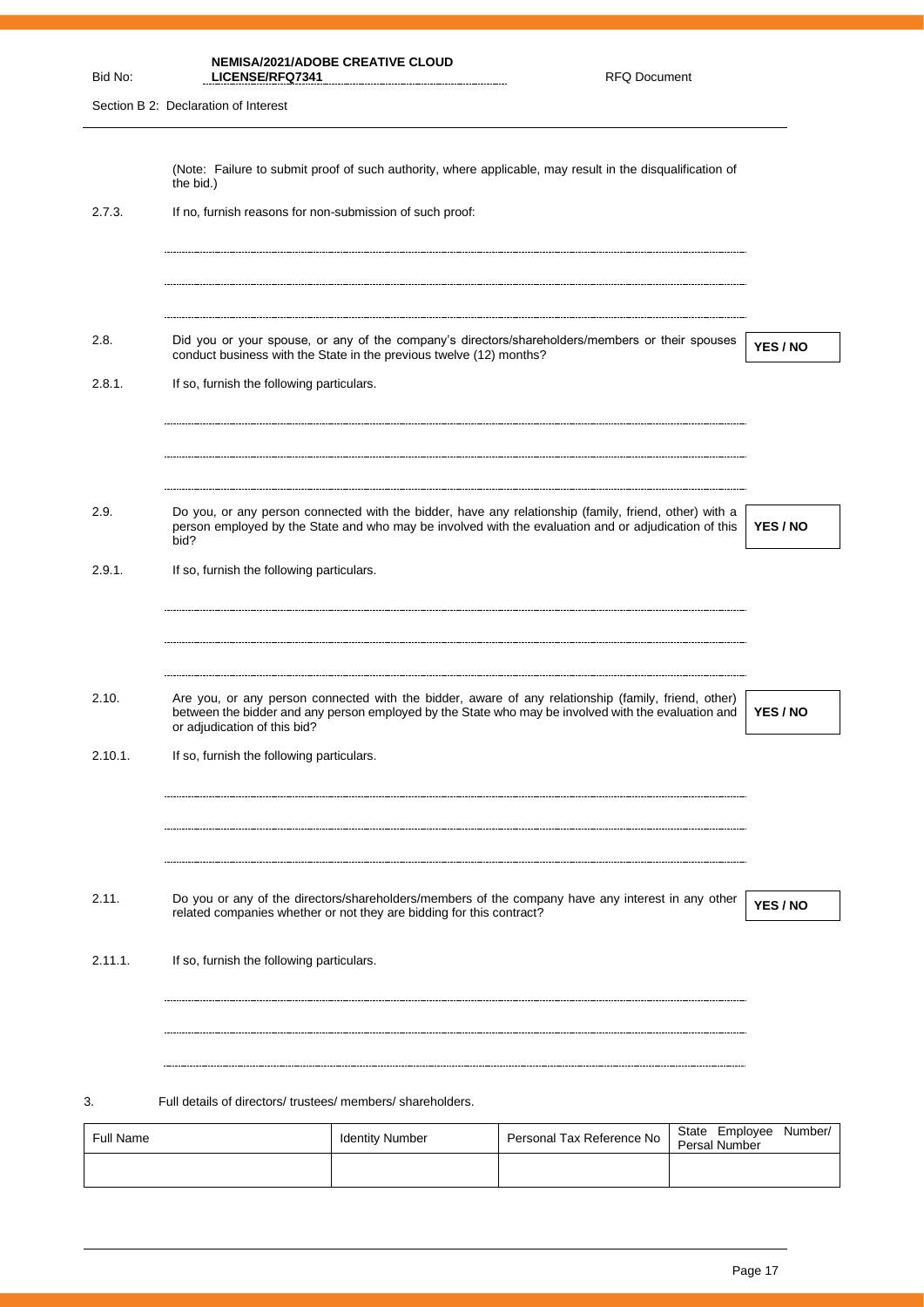Section B 2: Declaration of Interest

Bid No:

## **DECLARATION**

I, THE UNDERSIGNED (NAME)

CERTIFY THAT THE INFORMATION FURNISHED IN PARAGRAPHS 2 AND 3 ABOVE IS CORRECT. I ACCEPT THAT THE STATE MAY REJECT THE BID OR ACT AGAINST ME IN TERMS OF PARAGRAPH 23 OF THE GENERAL CONDITIONS OF CONTRACT SHOULD THIS DECLARATION PROVE TO BE FALSE.

<u>Signature Date</u>

<u>Position</u><br>Position **Name of bidder**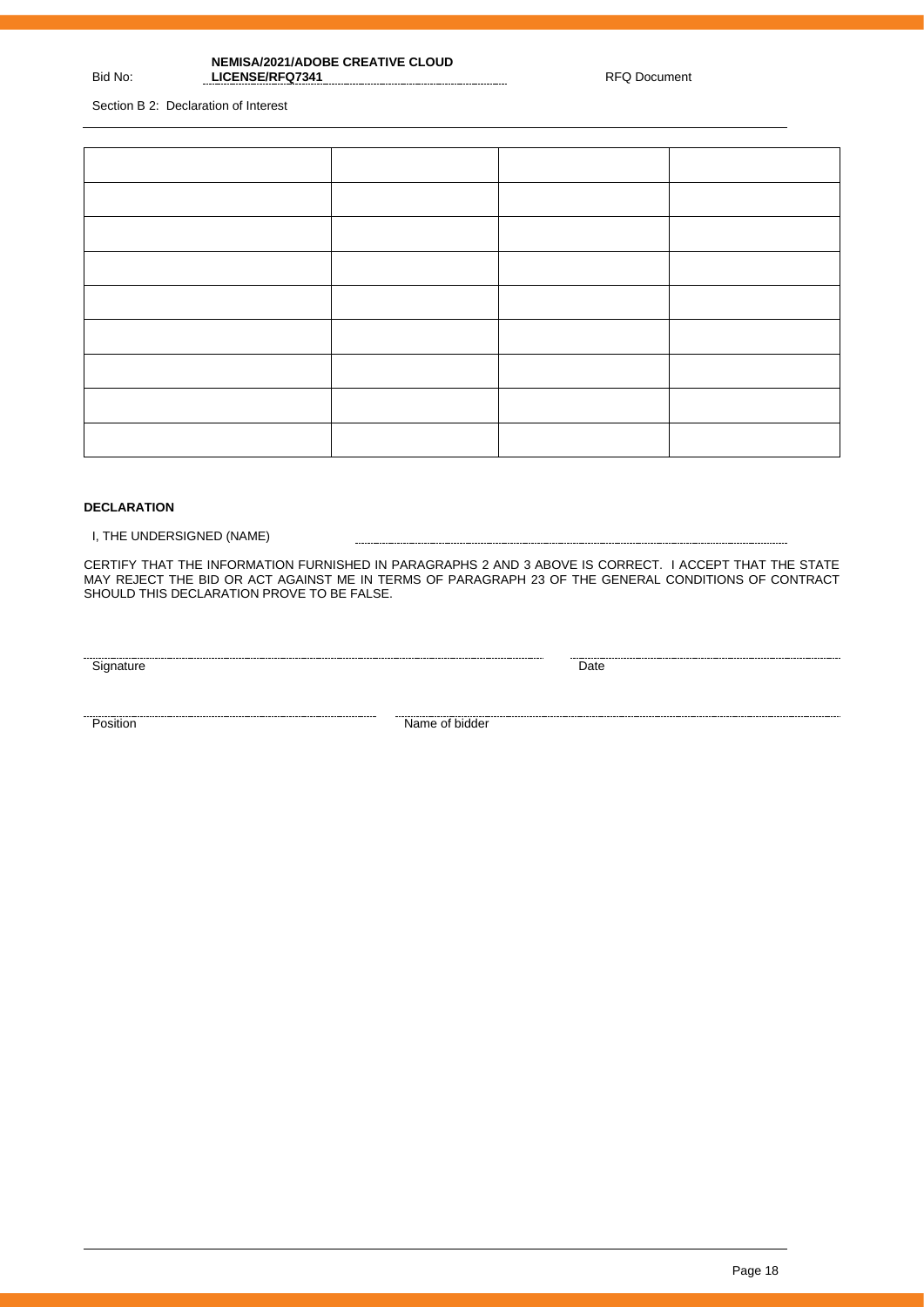Section B 3: Declaration of bidder's past SCM practices

## **DECLARATION OF BIDDER'S PAST SUPPLY CHAIN MANAGEMENT PRACTICES**

#### **Return as Part 4**

- 1 This declaration will be used by institutions to ensure that when goods and services are being procured, all reasonable steps are taken to combat the abuse of the supply chain management system.
- 2 The bid of any bidder may be disregarded if that bidder, or any of its directors have:
	- a. abused the NEMISA's supply chain management system;
	- b. committed fraud or any other improper conduct in relation to such system; or
	- c. failed to perform on any previous contract.
- 

Bid No:

3 In order to give effect to the above, the following questionnaire must be completed and submitted with the bid.

| <b>Item</b> | Question                                                                                                                                                                                                                                              | Yes           | No                  |
|-------------|-------------------------------------------------------------------------------------------------------------------------------------------------------------------------------------------------------------------------------------------------------|---------------|---------------------|
| 3.1         | Is the bidder or any of its directors listed on the National Treasury's database of Restricted Suppliers<br>as companies or persons prohibited from doing business with the public sector?                                                            | Yes<br>$\Box$ | <b>No</b><br>□      |
|             | (Companies or persons who are listed on this database were informed in writing of this<br>restriction by the Accounting Officer/ authority of the institution that imposed the restriction<br>after the <i>audi alteram partem</i> rule was applied). |               |                     |
|             | The database of Restricted Suppliers now resides on the National Treasury's website<br>(www.reatury.gov.za) and can be accessed by clicking on its link at the bottom of the<br>homepage.                                                             |               |                     |
| 3.1.1       | If so, furnish particulars:                                                                                                                                                                                                                           |               |                     |
| 3.2         | Is the bidder or any of its directors listed on the Register for Tender Defaulters in terms of section 29<br>of the Prevention and Combating of Corrupt Activities Act (No 12 of 2004)?                                                               | Yes<br>п      | <b>No</b><br>□      |
|             | The Register for Tender Defaulters can be accessed on the National Treasury's website,<br>(www.treasury.gov.za) by clicking on its link at the bottom of the homepage.                                                                                |               |                     |
| 3.2.1       | If so, furnish particulars:                                                                                                                                                                                                                           |               |                     |
| 3.3         | Was the bidder or any of its directors convicted by a court of law (including a court outside of the<br>Republic of South Africa) for fraud or corruption during the past five years?                                                                 | Yes<br>п      | <b>No</b><br>п      |
| 3.3.1       | If so, furnish particulars:                                                                                                                                                                                                                           |               |                     |
| 3.4         | Was any contract between the bidder and any organ of state terminated during the past five years on<br>account of failure to perform on or comply with the contract?                                                                                  | Yes<br>□      | <b>No</b><br>$\Box$ |
| 3.4.1       | If so, furnish particulars:                                                                                                                                                                                                                           |               |                     |

## **CERTIFICATION**

I, THE UNDERSIGNED (FULL NAME) …………………………………………………………………………………………. CERTIFY THAT THE INFORMATION FURNISHED ON THIS DECLARATION FORM IS TRUE AND CORRECT.

I ACCEPT THAT, IN ADDITION TO CANCELLATION OF A CONTRACT, ACTION MAY BE TAKEN AGAINST ME SHOULD THIS DECLARATION PROVE TO BE FALSE.

Signature Date

name of Bidder Name of Bidder Name of Bidder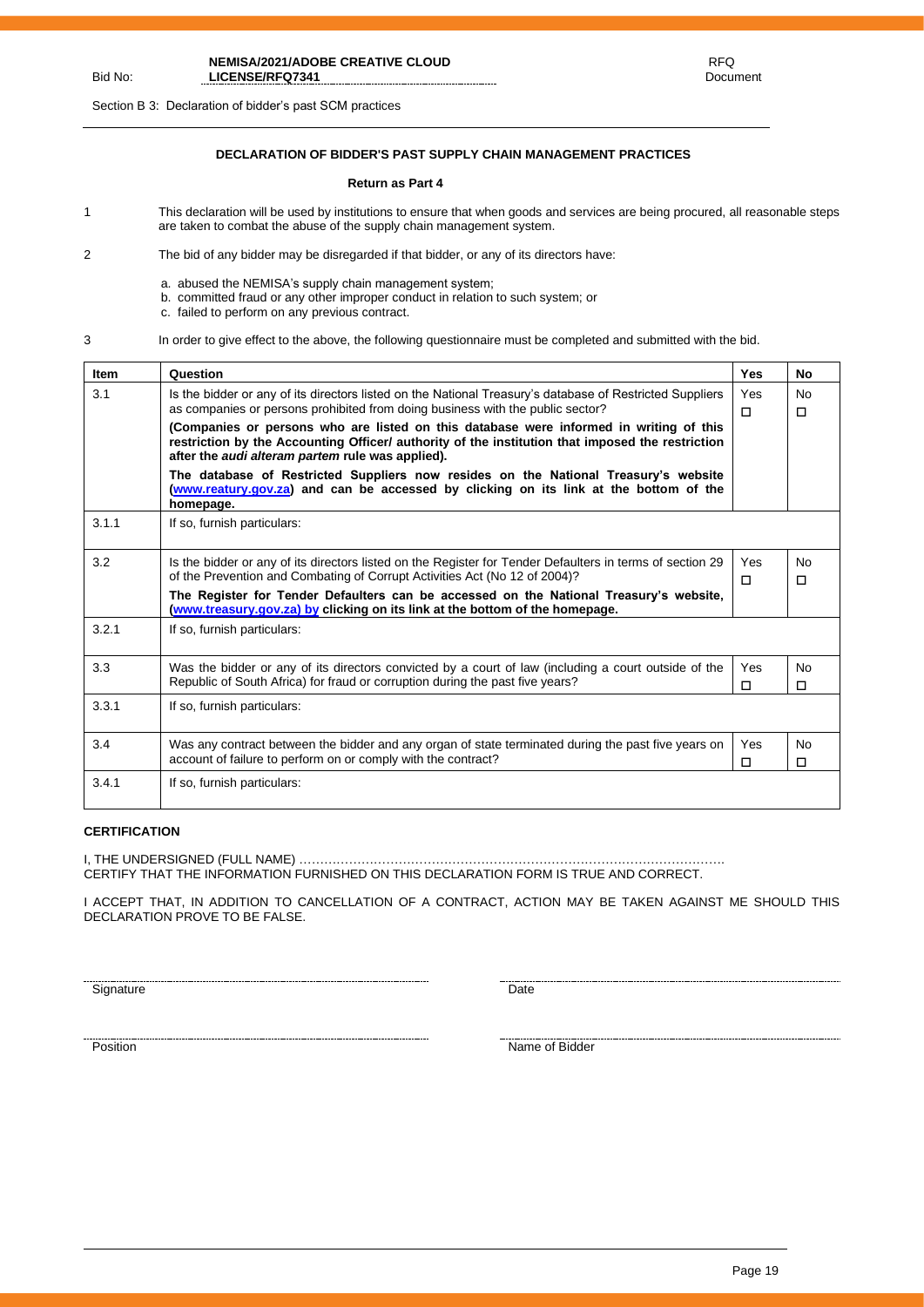Section B 4: Certificate of Independent Bid Determination

Bid No:

#### **CERTIFICATE OF INDEPENDENT BID DETERMINATION Return as Part 5**

I, the undersigned, in submitting the accompanying bid:

|                              | i, the undersigned, in submitting the accompanying bid.                                                                                                                                                                                                                                                                                                                                             |
|------------------------------|-----------------------------------------------------------------------------------------------------------------------------------------------------------------------------------------------------------------------------------------------------------------------------------------------------------------------------------------------------------------------------------------------------|
|                              | NEMISA/2021/ADOBE CREATIVE CLOUD LICENSE/RFQ7341 - REQUEST FOR 150 ADOBE CREATIVE CLOUD LICENSES.                                                                                                                                                                                                                                                                                                   |
| (Bid Number and Description) |                                                                                                                                                                                                                                                                                                                                                                                                     |
|                              | in response to the invitation for the bid made by:                                                                                                                                                                                                                                                                                                                                                  |
| <b>NEMISA</b>                |                                                                                                                                                                                                                                                                                                                                                                                                     |
| (Name of Institution)        |                                                                                                                                                                                                                                                                                                                                                                                                     |
|                              | do hereby make the following statements that I certify to be true and complete in every respect:                                                                                                                                                                                                                                                                                                    |
|                              | I certify, on behalf of:<br>that:                                                                                                                                                                                                                                                                                                                                                                   |
|                              | (Name of Bidder)                                                                                                                                                                                                                                                                                                                                                                                    |
| 1.                           | I have read and I understand the contents of this Certificate;                                                                                                                                                                                                                                                                                                                                      |
| 2.                           | I understand that the accompanying bid will be disqualified if this Certificate is found not to be true and complete in every<br>respect;                                                                                                                                                                                                                                                           |
| 3.                           | I am authorized by the bidder to sign this Certificate, and to submit the accompanying bid, on behalf of the bidder;                                                                                                                                                                                                                                                                                |
| 4.                           | Each person whose signature appears on the accompanying bid has been authorized by the bidder to determine the terms<br>of, and to sign the bid, on behalf of the bidder;                                                                                                                                                                                                                           |
| 5.                           | For the purposes of this Certificate and the accompanying bid, I understand that the word "competitor" shall include any<br>individual or organization, other than the bidder, whether or not affiliated with the bidder, who:                                                                                                                                                                      |
|                              | has been requested to submit a bid in response to this bid invitation;<br>0<br>could potentially submit a bid in response to this bid invitation, based on their qualifications, abilities or experience;<br>Π.<br>and                                                                                                                                                                              |
|                              | σ<br>provides the same goods and services as the bidder and/or is in the same line of business as the bidder                                                                                                                                                                                                                                                                                        |
| 6.                           | The bidder has arrived at the accompanying bid independently from, and without consultation, communication, agreement<br>or arrangement with any competitor. However communication between partners in a joint venture or consortium <sup>4</sup> will not be<br>construed as collusive bidding.                                                                                                    |
| 7.                           | In particular, without limiting the generality of paragraphs 6 above, there has been no consultation, communication,<br>agreement or arrangement with any competitor regarding:                                                                                                                                                                                                                     |
|                              | prices;<br>ο.<br>geographical area where product or service will be rendered (market allocation)<br>methods, factors or formulas used to calculate prices;<br>Π.<br>the intention or decision to submit or not to submit, a bid;<br>ο.<br>the submission of a bid which does not meet the specifications and conditions of the bid; or<br>σ<br>bidding with the intention not to win the bid.<br>α. |
| 8.                           | In addition, there have been no consultations, communications, agreements or arrangements with any competitor regarding<br>the quality, quantity, specifications and conditions or delivery particulars of the products or services to which this bid<br>invitation relates.                                                                                                                        |
| 9.                           | The terms of the accompanying bid have not been, and will not be, disclosed by the bidder, directly or indirectly, to any<br>competitor, prior to the date and time of the official bid opening or of the awarding of the contract.                                                                                                                                                                 |
|                              |                                                                                                                                                                                                                                                                                                                                                                                                     |

<sup>&</sup>lt;sup>4</sup> Joint venture or Consortium means an association of persons for the purpose of combining their expertise, property, capital, efforts, skill and knowledge in an activity for the execution of a contract.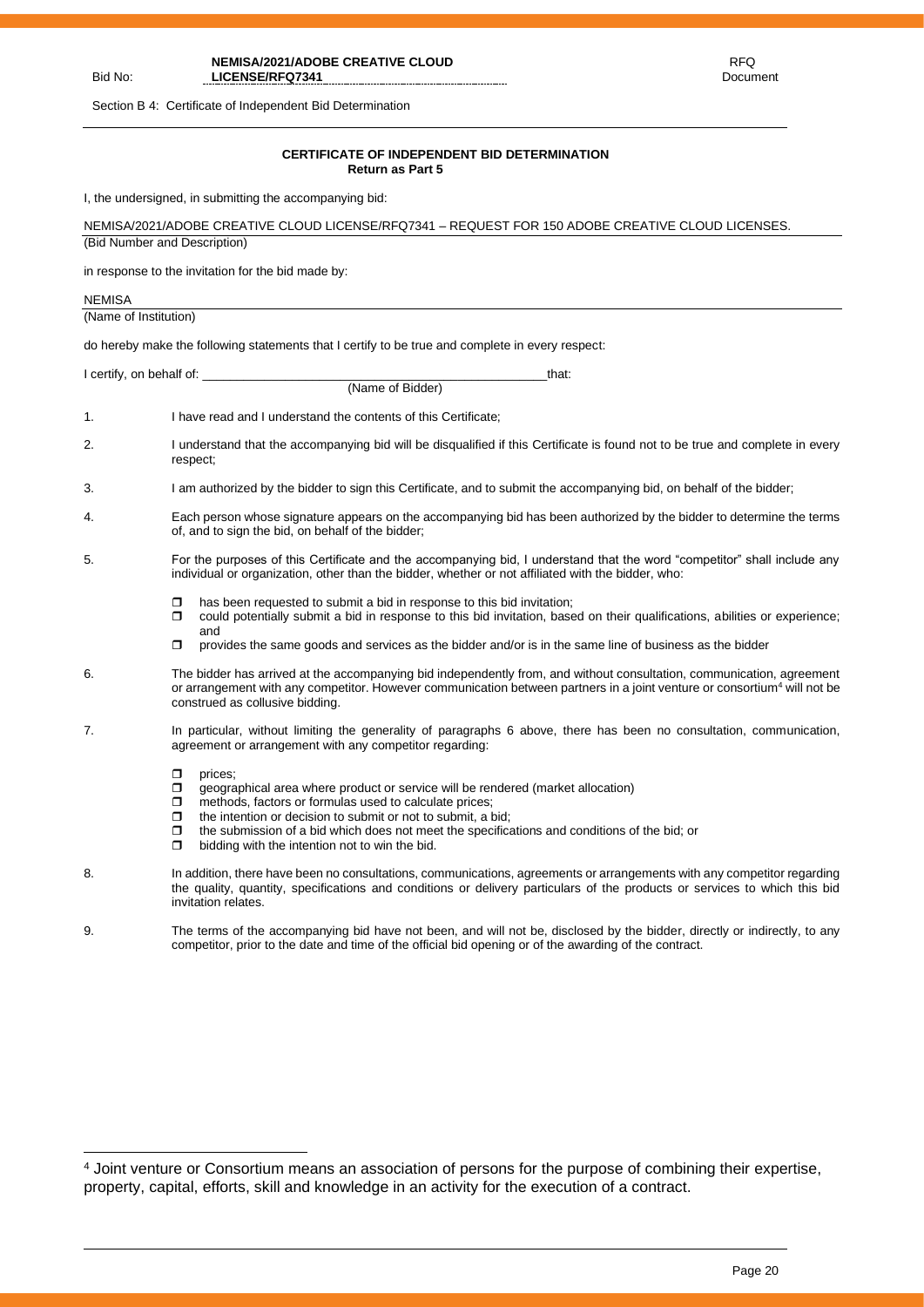**RFQ** in the contract of the contract of the RFQ Document

Section B 4: Certificate of Independent Bid Determination

10. I am aware that, in addition and without prejudice to any other remedy provided to combat any restrictive practices related to bids and contracts, bids that are suspicious will be reported to the Competition Commission for investigation and possible imposition of administrative penalties in terms of section 59 of the Competition Act No 89 of 1998 and or may be reported to the National Prosecuting Authority (NPA) for criminal investigation and or may be restricted from conducting business with the public sector for a period not exceeding ten (10) years in terms of the Prevention and Combating of Corrupt Activities Act No 12 of 2004 or any other applicable legislation.

11.

………………………………………………… ………………………………… Signature Date

…………………………………………………. …………………………………

Name of Bidder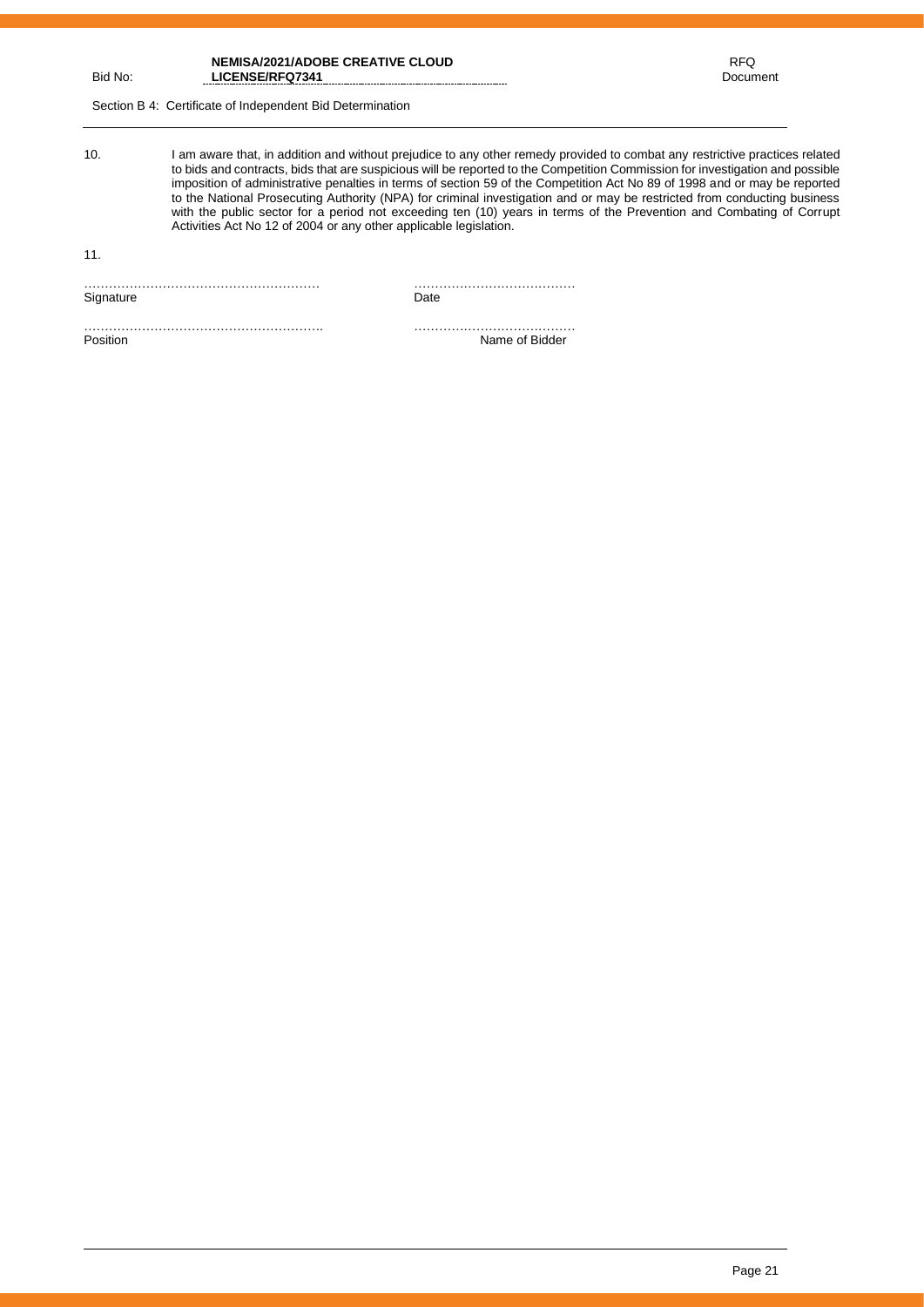Bid No:

Section B 5: Preference Points Claim Form ito the Preferential Procurement Regulations 2011

### **PREFERENCE POINTS CLAIM FORM IN TERMS OF THE PREFERENTIAL PROCUREMENT REGULATIONS 2017**

#### **Return as Part 6**

**NB: BEFORE COMPLETING THIS FORM, BIDDERS MUST STUDY THE GENERAL CONDITIONS, DEFINITIONS AND DIRECTIVES APPLICABLE IN RESPECT OF B-BBEE, AS PRESCRIBED IN THE PREFERENTIAL PROCUREMENT REGULATIONS, 2017.** 

#### **1. GENERAL CONDITIONS**

- 1.1 The following preference point systems are applicable to all bids:
	- the 80/20 system for requirements with a Rand value of up to R50 000 000 (all applicable taxes included); and
	- the 90/10 system for requirements with a Rand value above R50 000 000 (all applicable taxes included).
- 1.2 The value of this bid is estimated to not exceed R50 000 000 (all applicable taxes included) and therefore the 80/20 preference point system shall be applicable;
- 1.3 Points for this bid shall be awarded for:
	- (a) Price; and
	- (b) B-BBEE Status Level of Contributor.
- 1.4 The maximum points for this bid are allocated as follows:

|                                                   | <b>POINTS</b> |
|---------------------------------------------------|---------------|
| <b>PRICE</b>                                      | -80           |
| <b>B-BBEE Status Level of Contributor</b>         | 20            |
| Total points for Price and B-BBEE must not exceed | 100           |

1.5 Failure on the part of a bidder to submit proof of B-BBEE Status level of contributor together with the bid, will be interpreted to mean that preference points for B-BBEE status level of contribution are not claimed.

1.6 The purchaser reserves the right to require of a bidder, either before a bid is adjudicated or at any time subsequently, to substantiate any claim in regard to preferences, in any manner required by the purchaser.

#### **2. DEFINITIONS**

- (a) **"B-BBEE"** means broad-based black economic empowerment as defined in section 1 of the Broad-Based Black Economic Empowerment Act;
- (b) "**B-BBEE status level of contributor"** means the B-BBEE status of an entity in terms of a code of good practice on black economic empowerment, issued in terms of section 9(1) of the Broad-Based Black Economic Empowerment Act; (c) **"bid"** means a written offer in a prescribed or stipulated form in response to an invitation by an organ of state for the
- provision of goods or services, through price quotations, advertised competitive bidding processes or proposals; (d) **"Broad-Based Black Economic Empowerment Act"** means the Broad-Based Black Economic Empowerment Act,
- 2003 (Act No. 53 of 2003); (e) **"EME"** means an Exempted Micro Enterprise in terms of a code of good practice on black economic empowerment
- issued in terms of section 9 (1) of the Broad-Based Black Economic Empowerment Act; (f) **"functionality"** means the ability of a tenderer to provide goods or services in accordance with specifications as set out in the tender documents.
- (g) **"prices"** includes all applicable taxes less all unconditional discounts;
- 
- (h) **"proof of B-BBEE status level of contributor"** means: B-BBEE Status level certificate issued by an authorized body or person;
	-
	- 2) A sworn affidavit as prescribed by the B-BBEE Codes of Good Practice;<br>3) Any other requirement prescribed in terms of the B-BBEE Act: Any other requirement prescribed in terms of the B-BBEE Act;
- (i) **"QSE"** means a qualifying small business enterprise in terms of a code of good practice on black economic empowerment issued in terms of section 9 (1) of the Broad-Based Black Economic Empowerment Act;
- *(j)* **"rand value"** means the total estimated value of a contract in Rand, calculated at the time of bid invitation, and includes all applicable taxes;

#### **3. POINTS AWARDED FOR PRICE**

#### **3.1 THE 80/20 OR 90/10 PREFERENCE POINT SYSTEMS**

A maximum of 80 or 90 points is allocated for price on the following basis:

**80/20 or 90/10**

$$
P_s = 80 \left( 1 - \frac{Pt - P \min}{P \min} \right) \qquad \text{or} \qquad P_s = 90 \left( 1 - \frac{Pt - P \min}{P \min} \right)
$$

**Where** 

 $\bigg)$ 

 $\left(1-\frac{Pt-P\min}{\epsilon}\right)$ 

l

 $P_s = 90 \left( 1 - \frac{Pt - P}{F} \right)$ 

 $= 90\left(1 - \frac{Pt - P \ln P}{P \ln P}\right)$  $90 \left( 1 - \frac{Pt - P \min}{\sigma} \right)$ *P*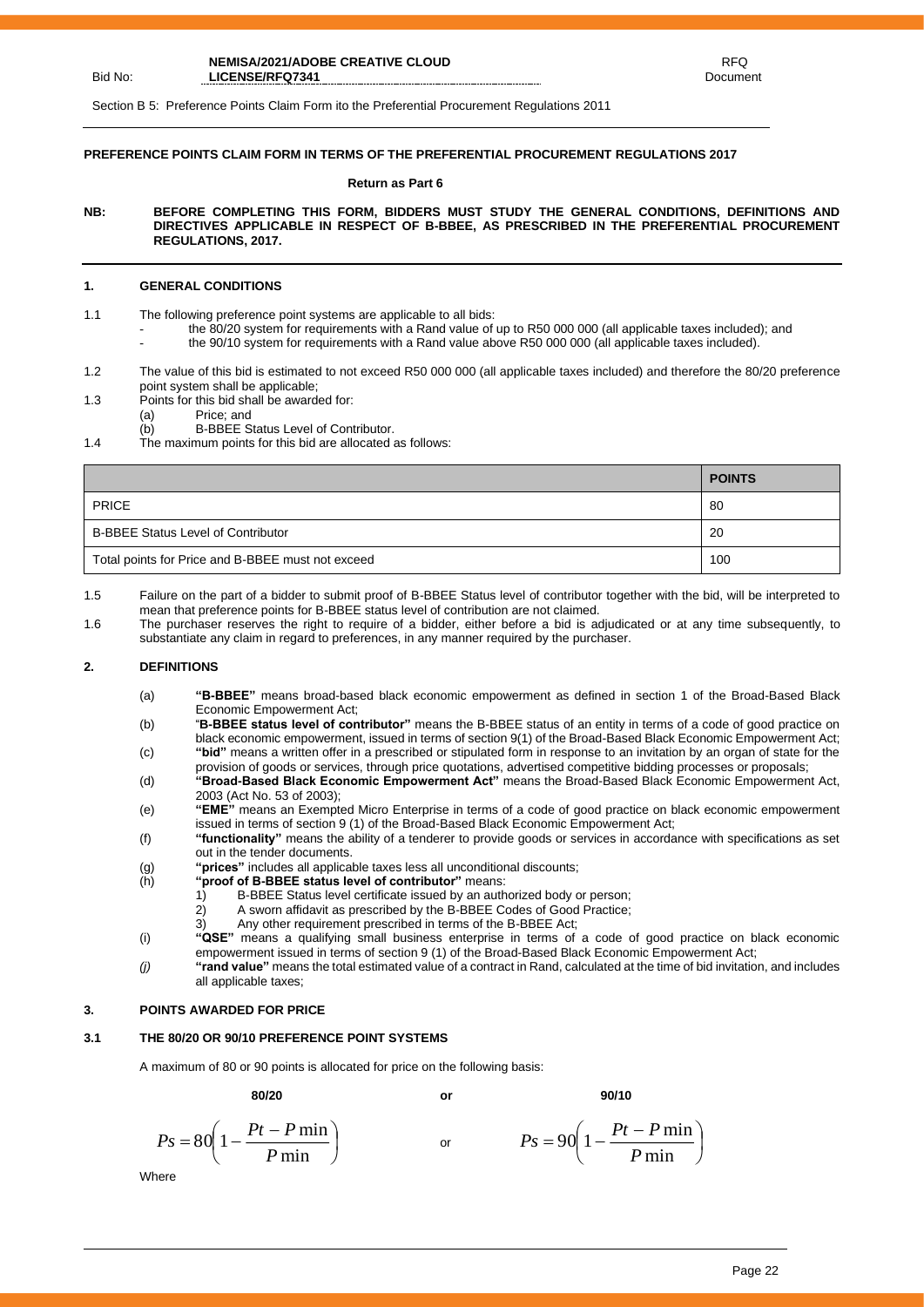Section B 5: Preference Points Claim Form ito the Preferential Procurement Regulations 2011

- Ps = Points scored for price of bid under consideration
- $Pt =$  Price of bid under consideration<br>Pmin  $=$  Price of lowest acceptable  $=$  Price of lowest acceptable bid

#### **4. POINTS AWARDED FOR B-BBEE STATUS LEVEL OF CONTRIBUTOR**

4.1 In terms of Regulation 6 (2) and 7 (2) of the Preferential Procurement Regulations, preference points must be awarded to a bidder for attaining the B-BBEE status level of contribution in accordance with the table below:

| <b>B-BBEE Status Level of Contributor</b> | <b>Number of points</b><br>$(90/10$ system) | <b>Number of points</b><br>(80/20 system) |
|-------------------------------------------|---------------------------------------------|-------------------------------------------|
|                                           |                                             | 20                                        |
|                                           |                                             | 18                                        |
|                                           |                                             |                                           |
|                                           |                                             | 10                                        |
|                                           |                                             |                                           |
|                                           |                                             |                                           |
|                                           |                                             |                                           |
|                                           |                                             |                                           |
| Non-compliant contributor                 |                                             |                                           |

### **5. BID DECLARATION**

Bid No:

5.1 Bidders who claim points in respect of B-BBEE Status Level of Contribution must complete the following:

## **6. B-BBEE STATUS LEVEL OF CONTRIBUTOR CLAIMED IN TERMS OF PARAGRAPHS 1.4 AND 4.1**

6.1 B-BBEE Status Level of Contributor: = ………….…… (maximum of 10 or 20 points) (Points claimed in respect of paragraph 6.1 must be in accordance with the table reflected in paragraph 4.1 and must be substantiated by relevant proof of B-BBEE status level of contributor.

#### **7. SUB-CONTRACTING**

7.1 Will any portion of the contract be sub-contracted?

**(***Tick applicable box***)**

| <b>YES</b> | $\mathsf{N}\mathsf{O}$ |
|------------|------------------------|
|------------|------------------------|

- 7.1.1 If yes, indicate:
	- i) What percentage of the contract will be subcontracted? ..........................%
	- ii) The name of the sub-contractor …………………..………….…………………….
	- iii) The B-BBEE status level of the sub-contractor .................................…………..
	- iv) Whether the sub-contractor is an EME or QSE

## *(Tick applicable box***)**



v) Specify, by ticking the appropriate box, if subcontracting with an enterprise in terms of the Preferential Procurement Regulations,2017:

| Designated Group: An EME or QSE which is at last 51% owned by:    | <b>EME</b> | QSE |
|-------------------------------------------------------------------|------------|-----|
| Black people                                                      |            |     |
| Black people who are youth                                        |            |     |
| Black people who are women                                        |            |     |
| Black people with disabilities                                    |            |     |
| Black people living in rural or underdeveloped areas or townships |            |     |
| Cooperative owned by black people                                 |            |     |
| Black people who are military veterans                            |            |     |
| OR                                                                |            |     |
| Anv EME                                                           |            |     |
| Any QSE                                                           |            |     |
| DECLARATION WITH REGARD TO COMPANY/FIRM<br>8                      |            |     |

## 8. **DECLARATION WITH REGARD TO COMPANY/ FIRM**

8.1 Name of company/firm: ….……………………………………………………………….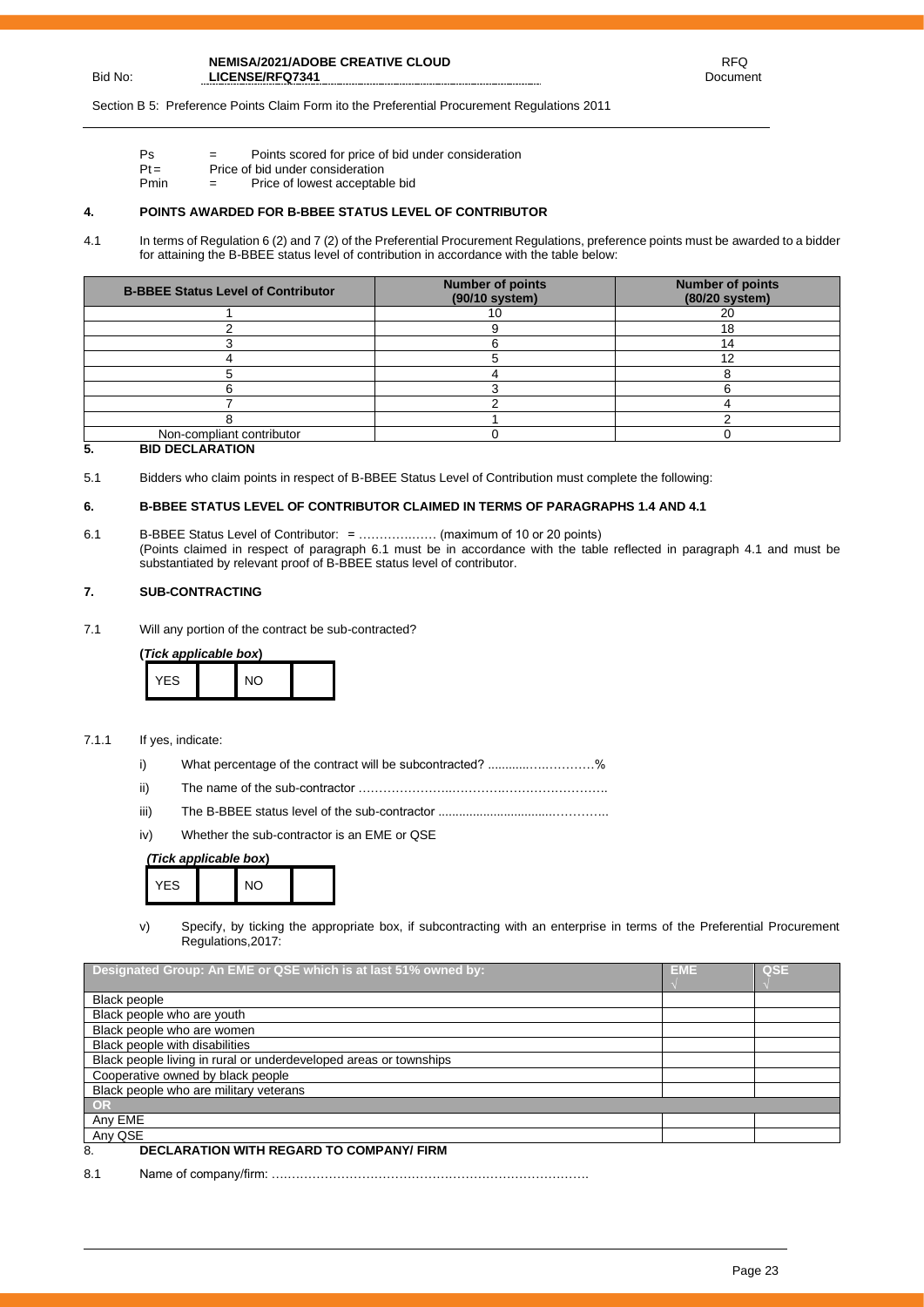Bid No:

Section B 5: Preference Points Claim Form ito the Preferential Procurement Regulations 2011

8.2 VAT registration number: …..……………………………….…………………………… 8.3 Company registration number: ……….……..…………….……………………………. 8.4 TYPE OF COMPANY/ FIRM **(***Tick applicable box***)** □ Partnership/ Joint Venture/ Consortium  $\Box$  One person business/ sole propriety Close corporation D Company (Pty) Limited 8.5 DESCRIBE PRINCIPAL BUSINESS ACTIVITIES ……………………………………………………………………………………………… ……………………………………………………………………………………………… ………………………………………………………………………………………….….. 8.6 COMPANY CLASSIFICATION **(***Tick applicable box***)** C∴nden<br>
Manufacturer<br>
Supplier Supplier Professional service provider □ Other service providers, e.g. transporter, etc. 8.7 Total number of years the company/firm has been in business: …..………………… 8.8 I/ we, the undersigned, who is/ are duly authorised to do so on behalf of the company/firm, certify that the points claimed, based on the B-BBE status level of contributor indicated in paragraphs 1.4 and 6.1 of the foregoing certificate, qualifies the company/ firm for the preference(s) shown and I/ we acknowledge that: i) The information furnished is true and correct; ii) The preference points claimed are in accordance with the General Conditions as indicated in paragraph 1 of this form;<br>iii) In the event of a contract being awarded as a result of points claimed as shown in paragraphs

- In the event of a contract being awarded as a result of points claimed as shown in paragraphs 1.4 and 6.1, the contractor may be required to furnish documentary proof to the satisfaction of the purchaser that the claims are correct;
- iv) If the B-BBEE status level of contributor has been claimed or obtained on a fraudulent basis or any of the conditions of contract have not been fulfilled, the purchaser may, in addition to any other remedy it may have -
	-
	- (a) disqualify the person from the bidding process;<br>(b) recover costs, losses or damages it has incurre  $\begin{array}{lll} \hbox{(b)} & \text{recover costs, losses or damages it has incurred or suffered as a result of that person's conduct; \\ \hbox{(c)} & \text{cancel the contract and claim any damages which it has suffered as a result of having to make les.} \end{array}$
	- cancel the contract and claim any damages which it has suffered as a result of having to make less favourable arrangements due to such cancellation;
	- (d) recommend that the bidder or contractor, its shareholders and directors, or only the shareholders and directors who acted on a fraudulent basis, be restricted by the National Treasury from obtaining business from any organ of state for a period not exceeding 10 years, after the *audi alteram partem* (hear the other side) rule has been applied; and
	- (e) forward the matter for criminal prosecution.

| ⌒ | <b>WITNESSES</b><br>۸<br>. . | SIGNATURE(S) OF BIDDERS(S)<br>DATE: |
|---|------------------------------|-------------------------------------|
|   |                              |                                     |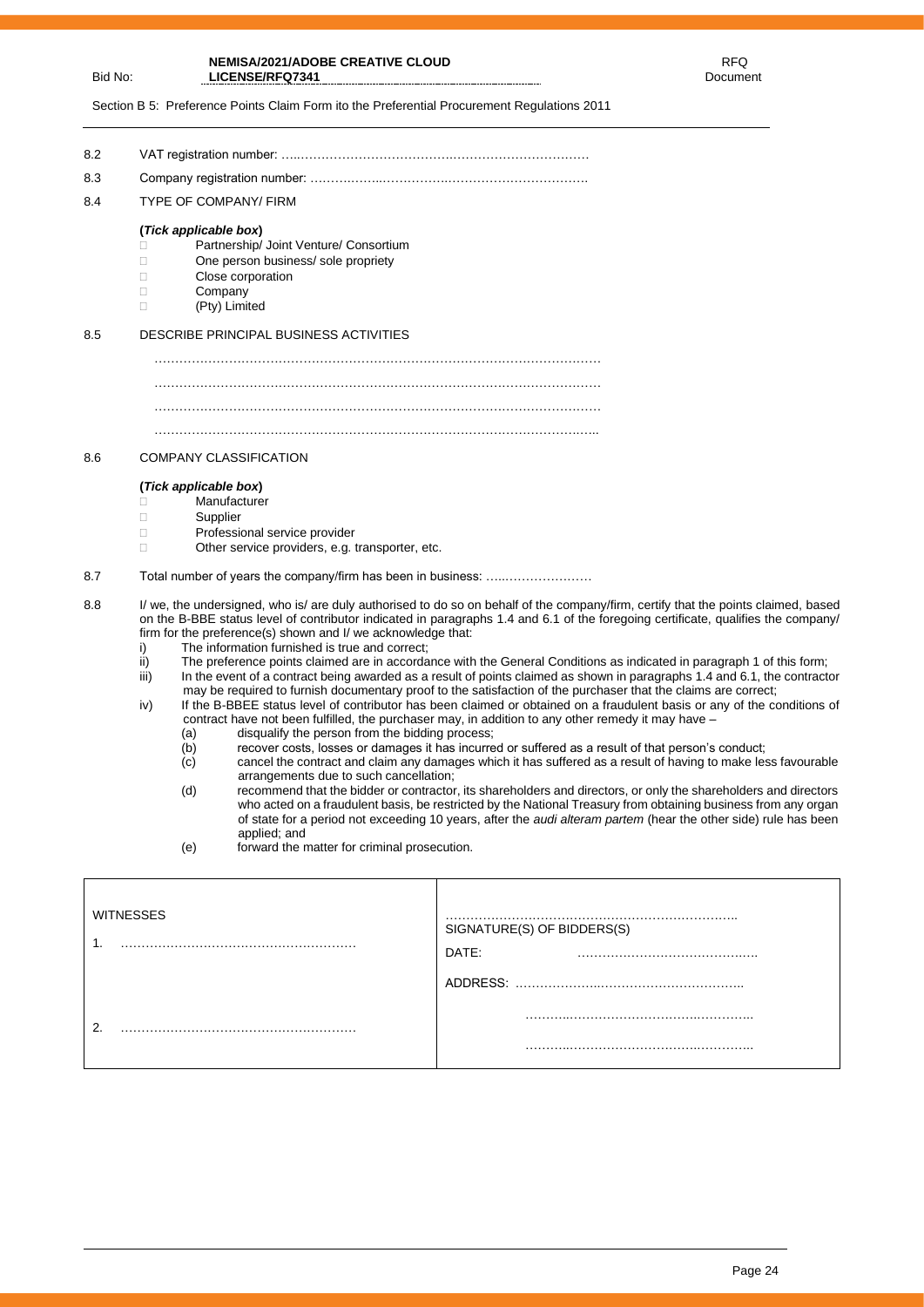## Bid No:

Ĭ.

**NEMISA/2021/ADOBE CREATIVE CLOUD LICENSE/RFQ7341** RFQ Document

Section B 6: Invitation to Bid

## **INVITATION TO BID Return as Part 7**

## **YOU ARE HEREBY INVITED TO BID FOR REQUIREMENT OF NEMISA**

| <b>BID NO</b> | NEMISA/2021/ADOBE<br><b>CLOUD</b><br>CREATIVE<br>LICENSE/RFQ7341 | CLOSING<br><b>DATE</b> | 16<br>Wednesdav.<br>March<br>2022 | <b>CLOSING</b><br><b>TIME</b> | 11:00 |
|---------------|------------------------------------------------------------------|------------------------|-----------------------------------|-------------------------------|-------|
|               | <b>REQUEST FOR 150 ADOBE CREATIVE CLOUD LICENSES.</b>            |                        |                                   |                               |       |

#### **All Bidders must furnish the following particulars and include it in their submission (Failure to do so may result in your bid being disqualified)**

| Name of Bidder:                                     |                                                                                              |                                                                                                                       |
|-----------------------------------------------------|----------------------------------------------------------------------------------------------|-----------------------------------------------------------------------------------------------------------------------|
| Postal address:                                     |                                                                                              |                                                                                                                       |
| Street address:                                     |                                                                                              |                                                                                                                       |
|                                                     |                                                                                              |                                                                                                                       |
| Telephone number:                                   | Code                                                                                         | Number                                                                                                                |
| Cellular number:                                    |                                                                                              |                                                                                                                       |
| Facsimile number:                                   | Code                                                                                         | Number                                                                                                                |
| e-Mail address:                                     |                                                                                              |                                                                                                                       |
| VAT Registration No:                                |                                                                                              |                                                                                                                       |
|                                                     | TAX COMPLIANCE REQUIREMENTS (Tick applicable box)                                            |                                                                                                                       |
| <b>Printed TCS</b>                                  | <b>SARS PIN</b>                                                                              | CSD <sub>No</sub>                                                                                                     |
| (Tick applicable box)                               | <b>PROOF OF B-BBEE STATUS LEVEL SUBMITTED?</b>                                               | <b>YES</b><br><b>NO</b>                                                                                               |
| <b>B-BBEE Status Level Verification Certificate</b> |                                                                                              | <b>B-BBEE Status Level Sworn Affidavit</b>                                                                            |
|                                                     | WHO WAS THE CERTIFICATE ISSUED BY? (Tick applicable box)                                     |                                                                                                                       |
|                                                     | An Accounting Officer as contemplated in the Close Corporation Act (CCA)?                    |                                                                                                                       |
|                                                     | A verification Agency accredited by the South African National Accreditation System (SANAS)? |                                                                                                                       |
| A registered Auditor?                               |                                                                                              |                                                                                                                       |
| preference points for B-BBEE                        |                                                                                              | NOTE: A B-BBEE Status Level Certificate/ Sworn Affidavit (For EMEs or QSEs) must be submitted in order to qualify for |
| <b>Contact details of Bidder's representative:</b>  |                                                                                              |                                                                                                                       |
| Name and Surname                                    |                                                                                              |                                                                                                                       |
| Telephone number:                                   | Code<br>------------------------------                                                       | Number                                                                                                                |
| Cellular number:                                    |                                                                                              |                                                                                                                       |
| Facsimile number:                                   | Code                                                                                         | Number                                                                                                                |
| e-Mail address:                                     |                                                                                              |                                                                                                                       |
| Confirmation                                        |                                                                                              |                                                                                                                       |

Are you the accredited representative in South Africa for the services offered by you? **YES / NO**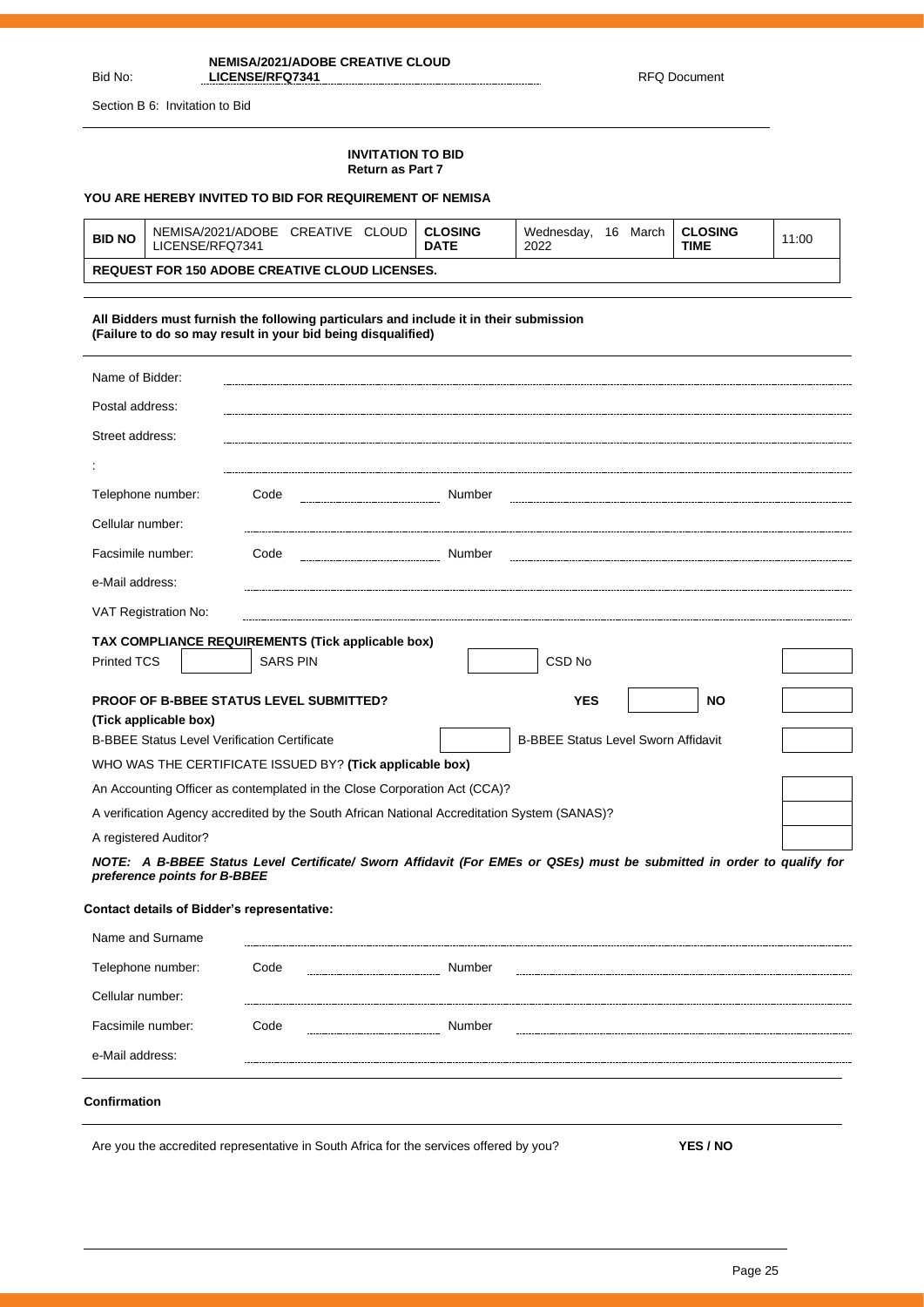# Bid No:

**NEMISA/2021/ADOBE CREATIVE CLOUD**  LICENSE/RFQ7341 RFQ Document

Section B 6: Invitation to Bid

## **Declaration**

I/ We have examined the information provided in your bid documents and offer to undertake the work prescribed in accordance with the requirements as set out in the bid document. The prices quoted in this bid are valid for the stipulated period. I/ We confirm the availability of the proposed team members. I/ We confirm that this bid will remain binding upon us and may be accepted by you at any time before the expiry date.

| <b>Signature of Bidder:</b>                   |          |  |
|-----------------------------------------------|----------|--|
| Date:                                         |          |  |
| Are you duly authorised to commit the Bidder? | YES / NO |  |
| Capacity under which this bid is signed       |          |  |
|                                               |          |  |
| TOTAL BID PRICE (INCLUSIVE OF VAT)            | R        |  |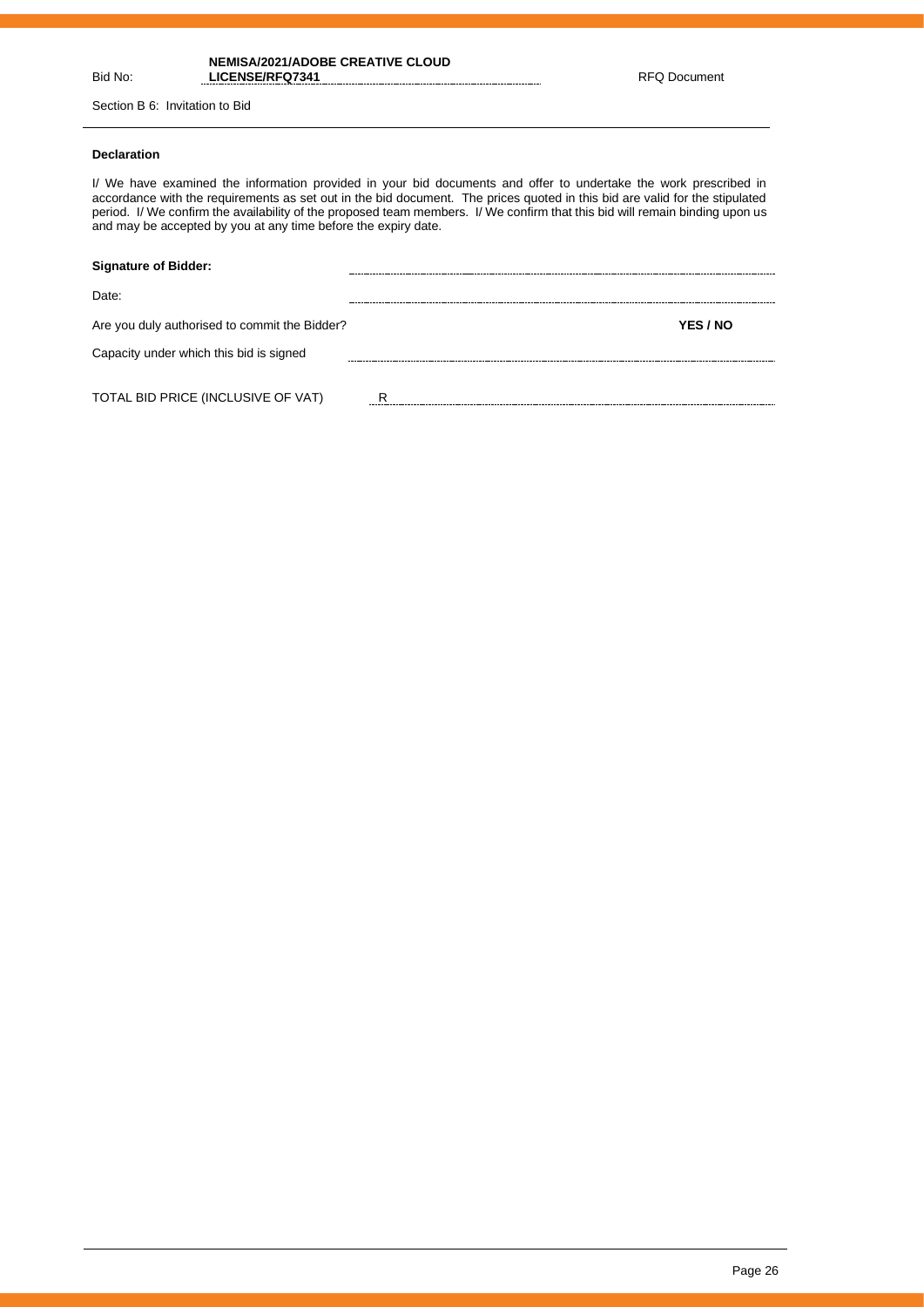Section B 8: Specifications

## **PRICING SCHEDULE**

#### **Return as Part 8**

| <b>NAME</b>    | ΟF                                                         |
|----------------|------------------------------------------------------------|
| <b>BIDDER:</b> |                                                            |
|                | OFFER TO BE VALID FOR 90 DAYS FROM THE CLOSING DATE OF BID |

| <b>No</b>                                                    | <b>Description</b>               | Unit | Qty | Rate<br><b>ZAR</b><br>(Excl VAT) | <b>Total</b><br><b>ZAR</b><br>(Excl. VAT) |
|--------------------------------------------------------------|----------------------------------|------|-----|----------------------------------|-------------------------------------------|
| $\blacksquare$                                               | Adobe sign and Business Licenses |      | 30  |                                  |                                           |
|                                                              | <b>Sub Total (Excluding VAT)</b> |      |     |                                  |                                           |
| Value Added Tax (VAT) @ 15%                                  |                                  |      |     |                                  |                                           |
| Total (Including VAT) (Carried forward to Invitation to Bid) |                                  |      |     |                                  |                                           |